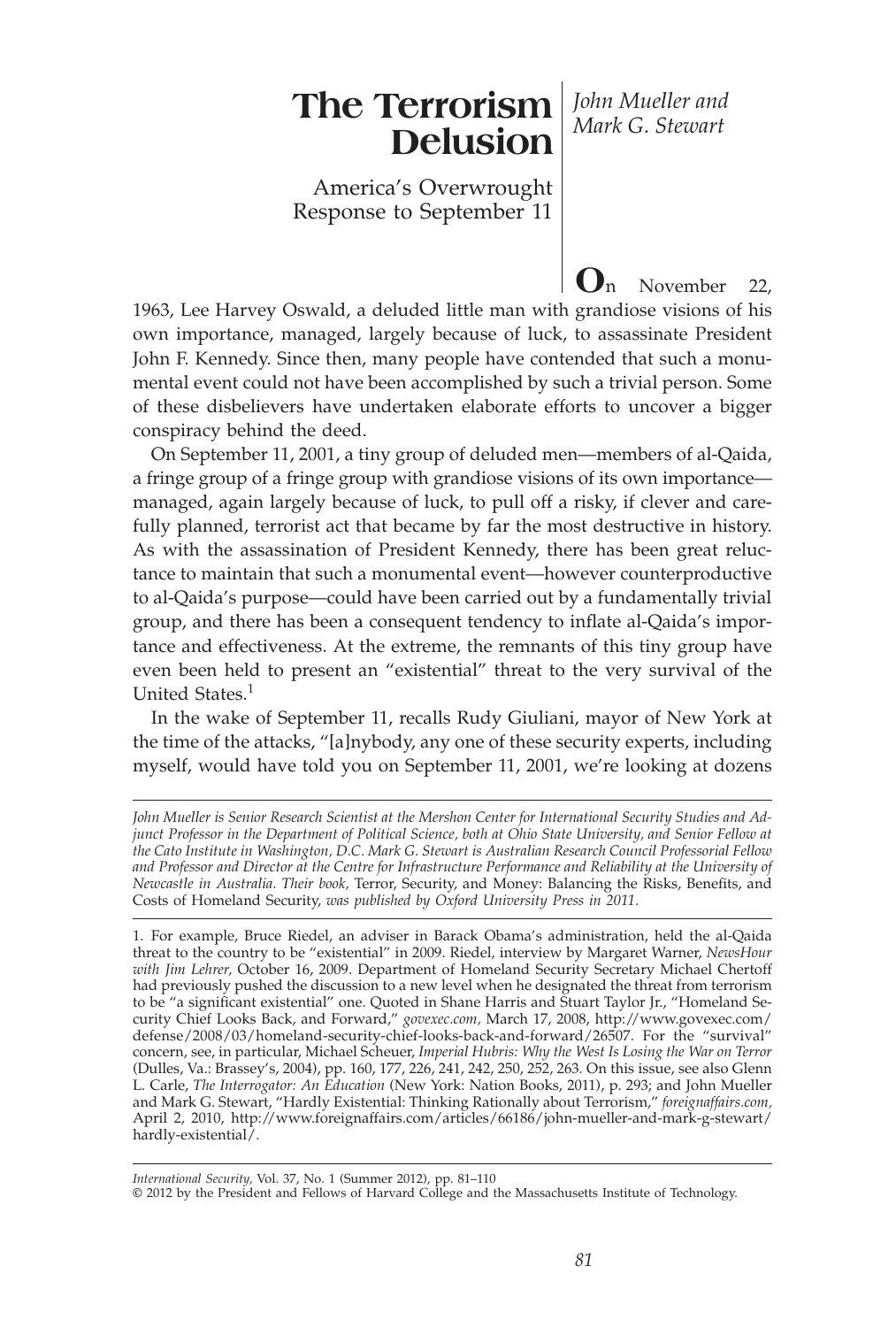and dozens and multiyears of attacks like this." Journalist Jane Mayer observes that "the only certainty shared by virtually the entire American intelligence community" in the months after September 11 "was that a second wave of even more devastating terrorist attacks on America was imminent."<sup>2</sup> Under the prevailing circumstances, this sort of alarm was understandable, but it does not excuse the experts from dismissing an alternative hypothesis that the attacks that occurred on that day were an aberration. $3$ 

Finally, on May 1, 2012, nearly ten years after the September 2001 terrorist attacks, the most costly and determined manhunt in history culminated in Pakistan when a team of U.S. Navy Seals killed Osama bin Laden, a chief author of the attacks and one of history's most storied and cartooned villains. Taken away with bin Laden's bullet-shattered body were written documents and masses of information stored on five computers, ten hard drives, and one hundred or more thumb drives, DVDs, and CD-ROMs. This, it was promised, represented a "treasure trove" of information about al-Qaida—"the mother lode," said one U.S. official eagerly—that might contain plans for pending attacks.<sup>4</sup> Poring through the material with great dispatch, however, a task force soon discovered that al-Qaida's members were primarily occupied with dodging drone missile attacks, complaining about the lack of funds, and watching a lot of pornography.<sup>5</sup>

Although bin Laden has been exposed mostly as a thing of smoke and mirrors, and although there has been no terrorist destruction that remotely rivals that inflicted on September 11, the terrorism/counterterrorism saga persists determinedly, doggedly, and anticlimactically onward, and the initial alarmed perspective has been internalized. In the process, suggests Glenn Carle, a twenty-three-year veteran of the Central Intelligence Agency where he was deputy national intelligence officer for transnational threats, Americans have become "victims of delusion," displaying a quality defined as "a persistent false belief in the face of strong contradictory evidence."<sup>6</sup> This condition shows

<sup>2.</sup> Miles O'Brien and Carol Costello, interview with New York Mayor Rudy Giuliani, "Giuliani: 'Have to Be Relentlessly Prepared,'" CNN, July 22, 2005; and Jane Mayer, *The Dark Side: The Inside Story on How the War on Terror Turned into a War on American Ideals* (New York: Doubleday, 2008), p. 3.

<sup>3.</sup> On this issue, see John Mueller, "Harbinger or Aberration? A 9/11 Provocation," *National Interest,* Fall 2002, pp. 45–50.

<sup>4.</sup> Alison Gendar and Helen Kennedy, "U.S. Commandos Find 'Mother Lode' of Material on Al Qaeda inside Osama Bin Laden's Compound," *New York Daily News,* May 4, 2011.

<sup>5.</sup> Greg Miller, "Bin Laden Documents Reveal Strain, Struggle in al-Qaida," *Washington Post,* July 1, 2011; and Scott Shane, "Pornography Is Found in bin Laden Compound Files, U.S. Officials Say," *New York Times,* May 13, 2011. See also David Ignatius, "The bin Laden Plot to Kill President Obama," *Washington Post,* March 16, 2012.

<sup>6.</sup> Carle, *The Interrogator,* pp. 269, 293, 298–299.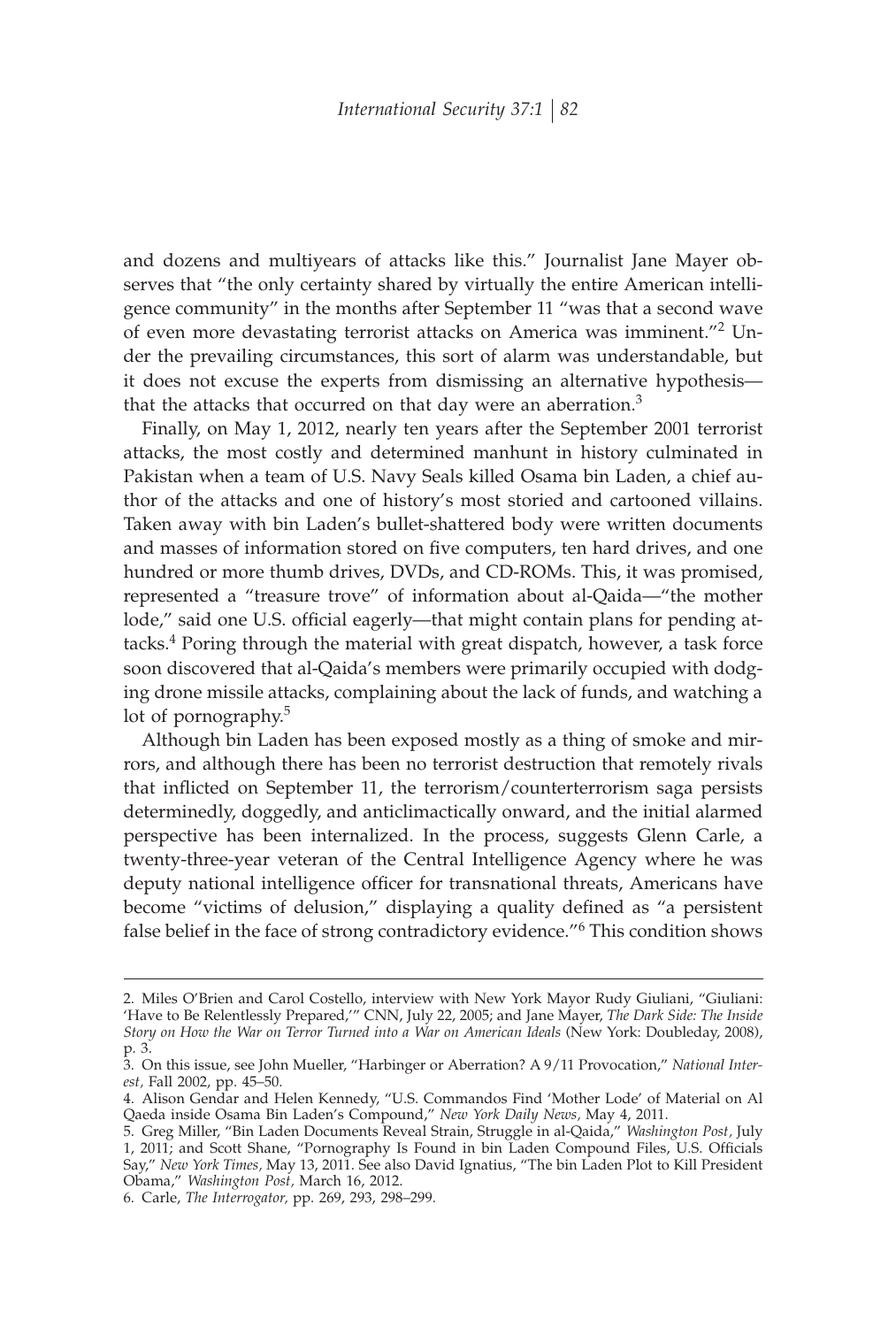no sign of abating as trillions of dollars have been expended and tens of thousands of lives have been snuffed out in distant wars in a frantic, ill-conceived effort to react to an event that, however tragic and dramatic in the first instance, should have been seen, at least after a few years had passed, to be of limited significance.

This article is a set of ruminations on the post–September 11 years of delusion. It reflects, first, on the exaggerations of the threat presented by terrorism and then on the distortions of perspective these exaggerations have inspired distortions that have in turn inspired a determined and expensive quest to ferret out, and even to create, the nearly nonexistent. It also supplies a quantitative assessment of the costs of the terrorism delusion and concludes with a discussion of how anxieties about terrorism persist despite exceedingly limited evidence that much fear is justified.

# *Delusions about the Terrorist "Adversary"*

People such as Giuliani and a whole raft of "security experts" have massively exaggerated the capacities and the dangers presented by what they have often called "the universal adversary" both in its domestic and in its international form.

## the domestic adversary

To assess the danger presented by terrorists seeking to attack the United States, we examined the fifty cases of Islamist extremist terrorism that have come to light since the September 11 attacks, whether based in the United States or abroad, in which the United States was, or apparently was, targeted. These cases make up (or generate) the chief terrorism fear for Americans. Table 1 presents a capsule summary of each case, and the case numbers given throughout this article refer to this table and to the free web book from which it derives.<sup>7</sup>

In 2009, the U.S. Department of Homeland Security (DHS) issued a lengthy report on protecting the homeland. Key to achieving such an objective should be a careful assessment of the character, capacities, and desires of potential terrorists targeting that homeland. Although the report contains a section dealing with what its authors call "the nature of the terrorist adversary," the section devotes only two sentences to assessing that nature: "The number and high profile of international and domestic terrorist attacks and disrupted plots dur-

<sup>7.</sup> John Mueller, ed., *Terrorism since 9/11: The American Cases* (Columbus: Mershon Center, Ohio State University, 2012), http://polisci.osu.edu/faculty/jmueller/since.html.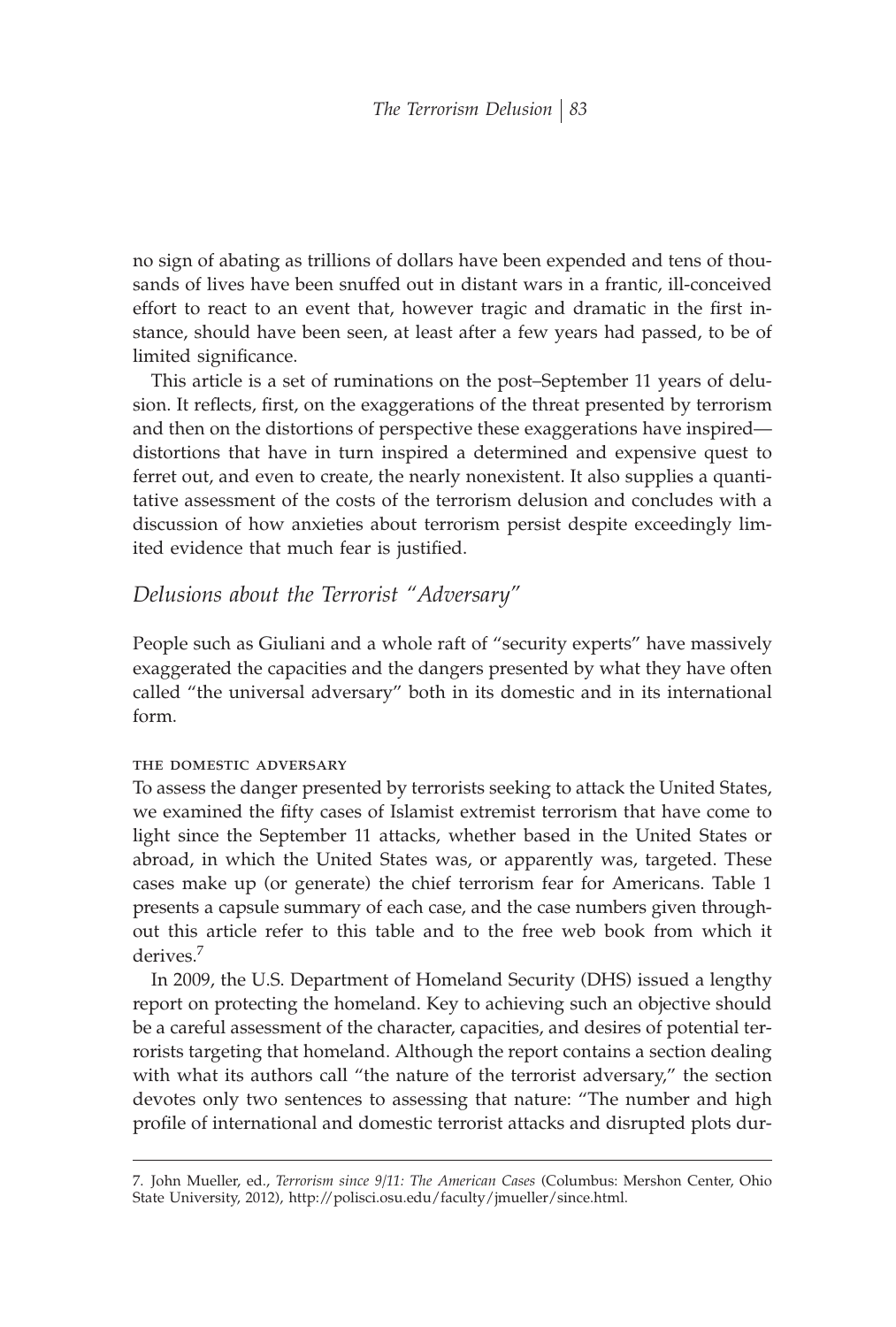Table 1. The American Cases (by number, title, *type,* year of arrest, and description)

This table contains cases of Islamist extremist terrorism that have come to light since the terrorist attacks of September 11, 2001, whether based in the United States or abroad, in which the United States was, or apparently was, targeted.

- 1 The shoe bomber *4* 2001 British man tries to blow up a U.S.-bound airliner with explosives in his shoes but is subdued by passengers and crew
- 2 Padilla *1* 2002 American connected to al-Qaida who had discussed a dirty bomb attack returns to the United States and is arrested
- 3 Mount Rushmore *3* 2002 Crucially aided by an informant, two men in Florida, one of them possibly connected to an al-Qaida operative, plot to bomb local targets as well as Mount Rushmore before September 11, and are arrested and tried the next year
- 4 El Al at LAX *4* 2002 His business and marriage failing dismally, a depressed anti-Israel Egyptian national shoots and kills two at the El Al ticket counter at Los Angeles airport before being killed himself in an act later considered to be one of terrorism
- 5 Lackawanna *1* 2002 Seven Americans in Lackawanna, New York, are induced to travel to an al-Qaida training camp, but six return disillusioned—all before the terrorist attacks of September 11—and are arrested the next year
- 6 Paracha *2* 2003 A young Pakistani seeks to help an al-Qaida operative enter the country to attack underground storage tanks and gas stations
- 7 Ali *2* 2003 A U.S. citizen joins a terrorist cell in Saudi Arabia and plots to hijack a plane in the United States and to assassinate President George W. Bush when he is arrested by the Saudis and extradited to the United States for trial
- 8 Columbus and the Brooklyn Bridge *2* 2003 American connected to al-Qaida discusses shooting up a shopping mall in Columbus, Ohio, with two friends, then scouts taking down the Brooklyn Bridge for al-Qaida but decides it is too difficult
- 9 Barot and the financial buildings 2 2004 Group in London tied to al-Qaida scouts out financial buildings in the United States with an eye to bombing them, but never gets to the issue of explosives
- 10 Albany *3* 2004 Two men in Albany, New York, effectively help fund an informant's terror plot
- 11 Nettles *3* 2004 Under the nickname of "Ben Laden," an American with a long history of criminal and mental problems plots to blow up a federal courthouse in Chicago and reaches out for help to a Middle Eastern terrorist group, but gets the FBI
- 12 Herald Square *3* 2004 Loud-mouthed jihadist in New York and a schizophrenic friend attract informant who helps them lay plans to bomb Herald Square subway station
- 13 Grecula *3* 2005 An American with visions of being an modern-day Spartacus agrees to build a bomb to be exploded in the United States for undercover agents claiming to be al-Qaida
- 14 Lodi *1* 2005 American in Lodi, California, who may have attended a training camp in Pakistan but with no apparent plan to commit violence is arrested with the aid of an informant
- 15 JIS *2* 2005 American in jail masterminds a plot by three others to shoot up military recruitment centers, synagogues, and a nonexistent military base in the Los Angeles area but, although close to their first attack, the plot is disrupted when they leave a cellphone behind at a funds-raising robbery
- 16 The pipeline bomber and the terrorism hunter *3* 2005 An American offers on the internet to blow up pipelines in Canada as an aid to al-Qaida and attracts the attention of a freelance informant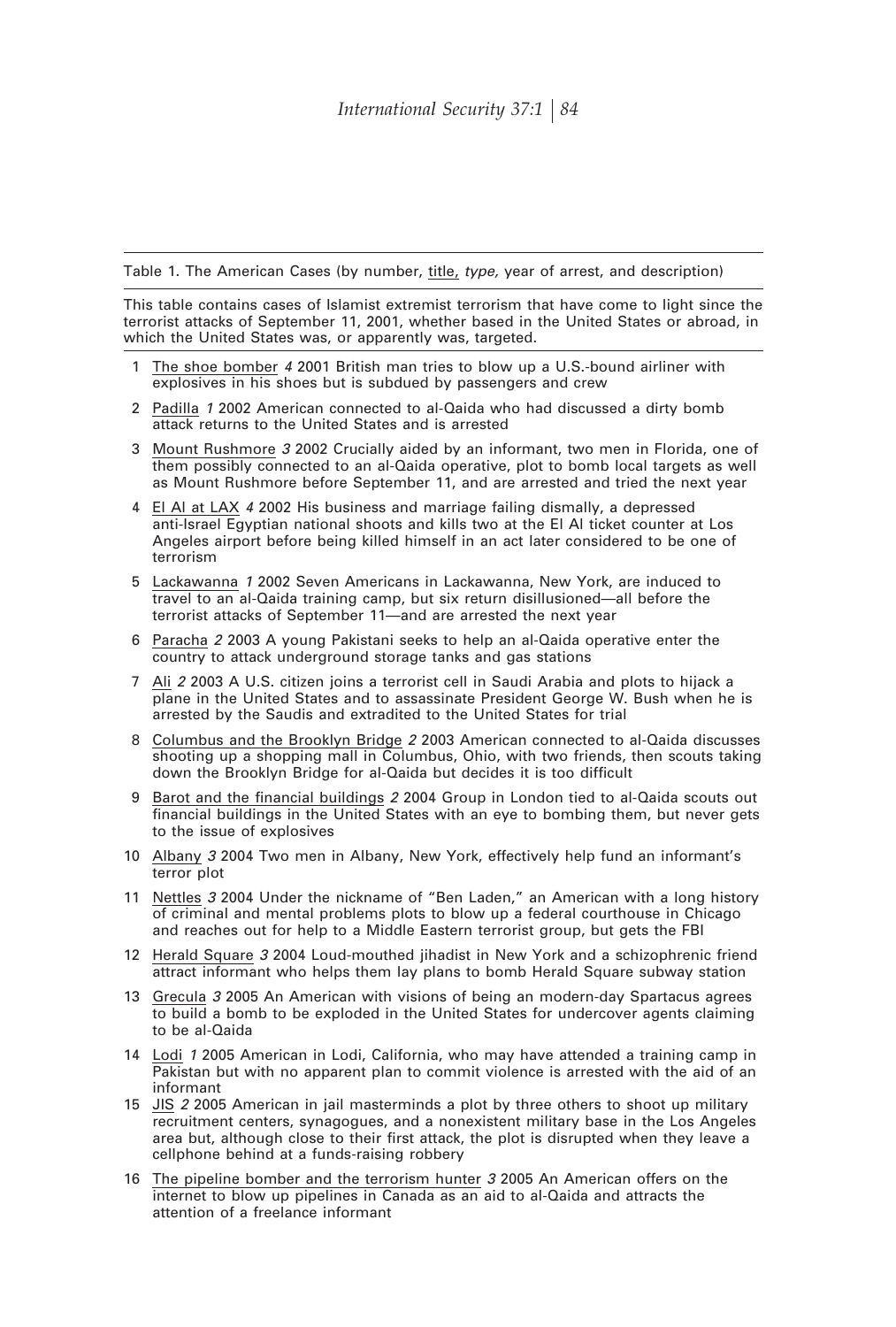#### Table 1. *(Continued)*

- 17 University of North Carolina *4* 2006 To punish the U.S. government for actions around the world, a former student, after failing to go abroad to fight or to join the air force so he could drop a nuclear bomb on Washington, D.C., drives a rented SUV onto campus to run over as many Americans as possible and manages to injure nine
- 18 Hudson River tunnels *2* 2006 Angered by the U.S. invasion of Iraq, several men based in Lebanon plot to flood railway tunnels under the Hudson River, but are arrested overseas before acquiring bomb materials or setting foot in the United States
- 19 Sears Tower *3* 2006 Seven men in Miami plot with an informant, whom they claim they were trying to con, to take down the Sears Tower in Chicago, then focus on closer buildings
- 20 Transatlantic airliner bombings *2* 2006 Small group in London, under intense police surveillance from the beginning, plots to explode liquid bombs on U.S.-bound airliners
- 21 Rockford *3* 2006 Loud-mouthed jihadist attracts attention of an informant and together they plot to explode grenades at a shopping mall in Rockford, Illinois
- 22 Fort Dix *3* 2007 Small group target practices, buys guns, and plots to attack Fort Dix, New Jersey, with the aid of an informant who joins the group when the FBI is told they took a jihadist video into a shop to be duplicated
- 23 JFK airport *3* 2007 Small group, with informant, plots to blow up fuel lines serving John F. Kennedy International Airport in New York
- 24 Vinas *2* 2008 New York man travels to Pakistan, is accepted into al-Qaida, and plots to plant a bomb in the United States, but is being watched and talks after being arrested
- 25 Bronx synagogues *3* 2009 Four men, with crucial aid from an informant, plot to bomb synagogues in Bronx, New York, and shoot down a plane at a military base
- 26 Little Rock *4* 2009 American man travels to Middle East to get training, but fails, and on return, working as a lone wolf, eventually shoots and kills one soldier at a military recruitment center in Little Rock, Arkansas
- 27 Boyd and Quantico *2* 2009 Complicated conspiracy in North Carolina, including an informant, gathers weapons and may have targeted Quantico Marine Base
- 28 Zazi *2* 2009 Afghan-American and two friends travel to Pakistan to join the Taliban, but are recruited by al-Qaida to plant bombs on New York subways instead, and are under surveillance throughout
- 29 Springfield 3 2009 Loud-mouthed jihadist plots, with informants, to set off a bomb in Springfield, Illinois
- 30 Dallas skyscraper *3* 2009 Jordanian on a student visa rouses interest from the FBI in internet postings and, together with three agents, tries to detonate a fake bomb in the basement of a Dallas skyscraper
- 31 Mehanna 2 2009 Well-educated Muslim jihadist may have plotted briefly to shoot up a shopping center in the Boston area and tried to join insurgency in the Middle East, but is arrested for spreading jihadist propaganda
- 32 Fort Hood *4* 2009 Military psychiatrist, acting as a lone wolf, shoots up a military deployment center in Fort Hood, Texas, killing twelve soldiers and one civilian, shortly before he is supposed to be deployed to the war in Afghanistan
- 33 The underwear bomber *4* 2009 Nigerian man tries to blow up a U.S.-bound airliner with explosives in his underwear but is subdued by passengers and crew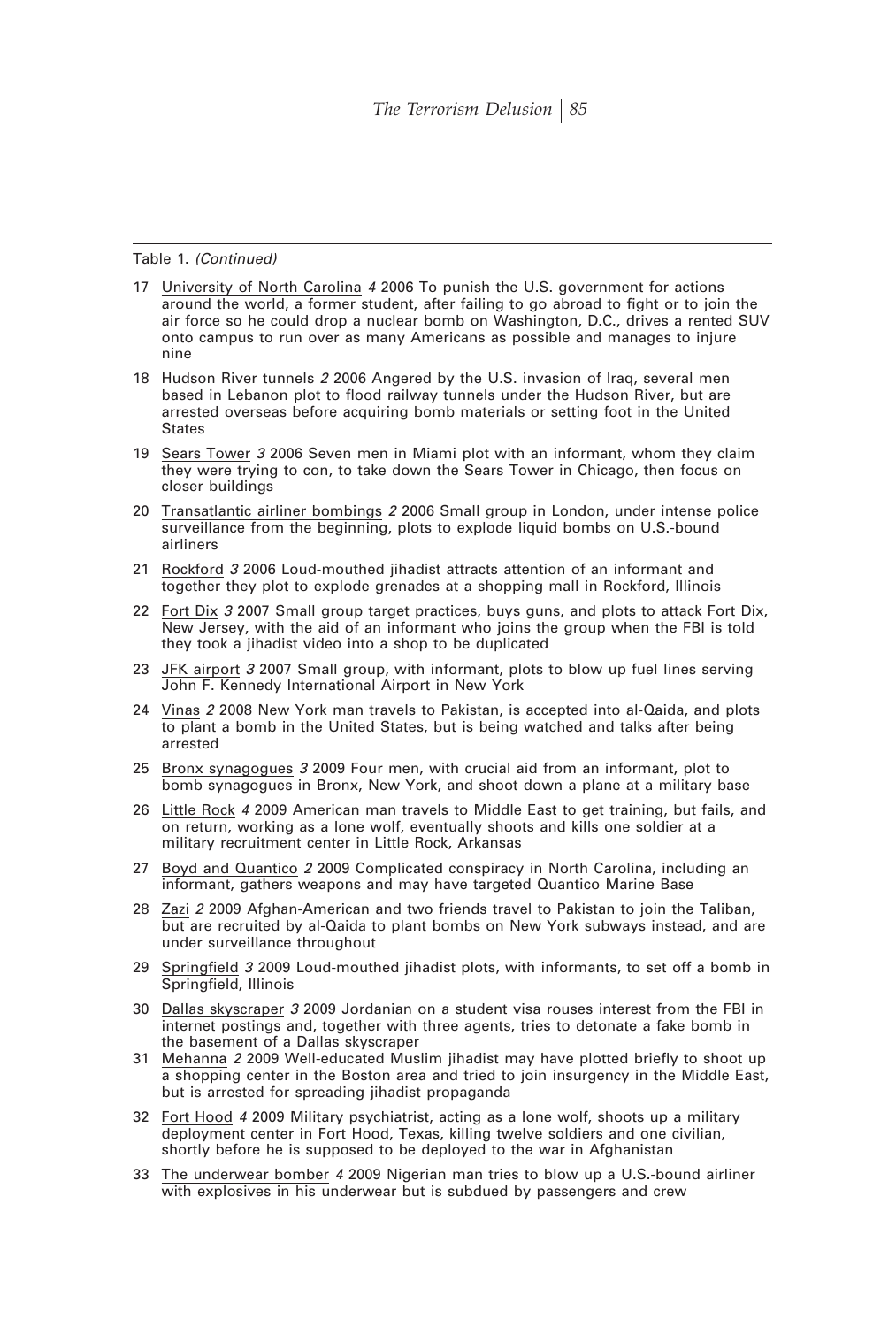Table 1. *(Continued)*

- 34 Times Square *4* 2010 Pakistani-American gets training in Pakistan and on his own tries, but fails, to set off a car bomb in Times Square in New York
- 35 Alaska *3* 2010 Muslim convert in a remote Alaskan town plots the assassination of twenty with the aid of an undercover agent
- 36 Parcel bombs on cargo planes *2* 2010 An effort by al-Qaida in the Arabian Peninsula to set off parcel bombs implanted in printer cartridges on cargo planes bound for the United States is disrupted
- 37 DC Metro bomb plot *3* 2010 Pakistani-American aids FBI operatives posing as al-Qaida in a plot to bomb the Metro in Washington, D.C.
- 38 Oregon 3 2010 Teenaged Somali-American jihadist, unable to go abroad to fight, works with FBI operatives, who were apparently alerted by his father, to set off a van bomb at a Christmas tree lighting ceremony in Portland, Oregon
- 39 DC Metro–Facebook *2* 2010 Virginia man brags without substance to a female Facebook correspondent that he will soon bomb the Washington Metro and is quickly arrested for making interstate threats, receiving a light sentence
- 40 Baltimore *3* 2010 Baltimore man seeks allies on Facebook for violent jihad, and the FBI supplies him with an informant and a fake SUV bomb with which he tries to blow up a military recruitment center
- 41 Texas 2 2011 Saudi student in Texas, flunking out and displaying intense new discontent on his blog and Facebook profile, is arrested after buying bomb-making materials and considering potential targets, including crowded streets in distant New York and a local residence of former President George W. Bush
- 42 Manhattan's pair of lone wolves *3* 2011 Upset with how the United States treats Muslims around the world, a mentally ill American citizen, with accomplice and undercover officer, purchases weapons as the first step in a plot to blow up synagogues, the Empire State Building, and other targets in New York and New Jersey
- 43 Pentagon shooter *2* 2011 A U.S. Marine reservist with jihadist literature shoots at military buildings in the Washington, D.C., area and is arrested as he seeks to desecrate the graves of veterans of the wars in Iraq and Afghanistan
- 44 Seattle 3 2011 Two financially destitute men, angry over U.S. foreign policy, are arrested in Seattle after they purchase an FBI-supplied machine gun that they plan to use to attack a military recruiting center after they save up enough money to purchase bullets and other material
- 45 Abdo *2* 2011 A U.S. Army private, unwilling to wage war on Muslims, is arrested after he buys ammunition and bomb materials to explode in a restaurant popular with soldiers
- 46 Model planes *3* 2011 Seeking to "decapitate" the U.S. "military center," a mentally ill hobbyist plots with police operatives to attack the Pentagon and Capitol with remote-controlled model planes bearing explosives and then to assault the buildings
- 47 Iran and Scarface *3* 2011 An Iranian-American used-car salesman from Texas, nicknamed "Scarface" from the results of an earlier street brawl, is arrested for engaging in a movie-like plot with another man (still at large), with members of the Iranian government, and with a police operative to hire a Mexican drug cartel to blow up Saudi Arabia's ambassador in a Washington restaurant for \$1.5 million (wiring the operative \$100,000 as a down payment) and to bomb the Israeli embassy in that city
- 48 Pimentel *3* 2011 A naturalized U.S. citizen and Muslim convert, hostile to U.S. military ventures in the Middle East, seeks to make pipe bombs using match heads to attack various targets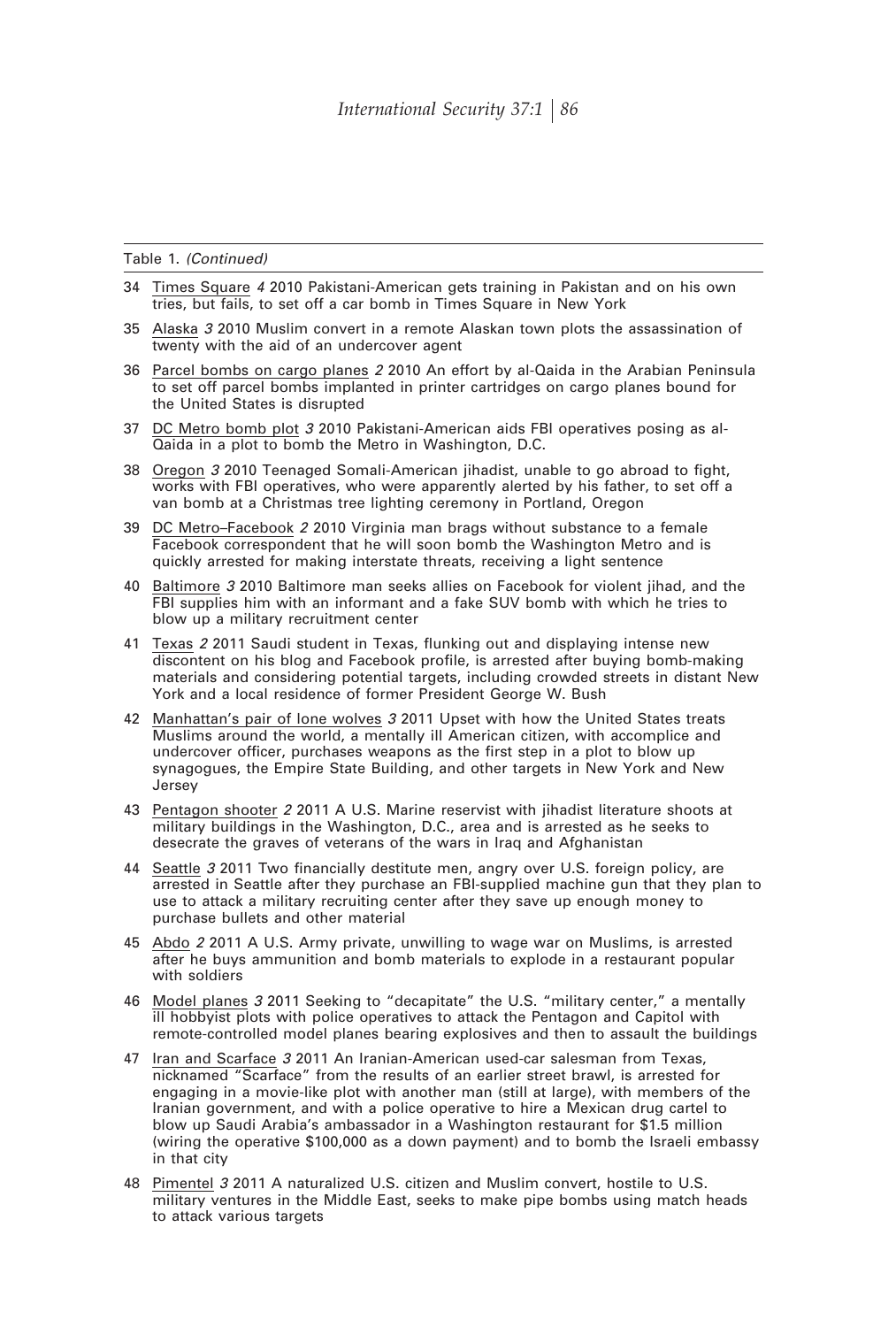#### Table 1. *(Continued)*

- 49 Tampa *3* 2012 Under suspicion after he walked into a store seeking to purchase an al-Qaida flag, an Albanian-American loner in Tampa, Florida, plots with a police operative to detonate a car bomb, fire an assault rifle, wear an explosive belt, and take hostages, in addition to bombing nightclubs, a police center, a bridge, and a Starbuck's coffee shop, to avenge wrongs against Muslims and to bring terror into the hearts of his victims
- 50 Capitol bomber *3* 2012 A Moroccan man, who had overstayed his visa for years and had been thrown out of his apartment for nonpayment of rent, concludes that the war on terror is a war on Muslims, plots with FBI undercover operatives, and is arrested as he seeks to carry out a suicide bombing at the Capitol

#### Case Types

- *1* An Islamist extremist conspiracy or connection that, in the view of the authorities, might have eventually developed into a plot to commit violence in the United States
- *2* An Islamist extremist terrorist plot to commit violence in the United States, no matter how embryonic, that was disrupted
- *3* An Islamist extremist plot to commit violence in the United States that was essentially created or facilitated in a major way by the authorities and then rolled up with arrests when enough evidence was accumulated
- *4* An Islamist extremist terrorist or terrorist group that actually reached the stage of committing, or trying to commit, violence in the United States

SOURCE: Drawn from John Mueller, ed., *Terrorism since 9/11: The American Cases* (Columbus: Mershon Center, Ohio State University, 2012), http://www.polisci.osu.edu/faculty/ jmueller/since.html.

ing the last two decades underscore the determination and persistence of terrorist organizations. Terrorists have proven to be relentless, patient, opportunistic, and flexible, learning from experience and modifying tactics and targets to exploit perceived vulnerabilities and avoid observed strengths."<sup>8</sup>

This description may apply to some terrorists somewhere, including at least a few of those involved in the September 11 attacks. Yet, it scarcely describes the vast majority of those individuals picked up on terrorism charges in the United States since those attacks. The inability of the DHS to consider this fact

<sup>8.</sup> Department of Homeland Security, *National Infrastructure Protection Plan: Partnering to Enhance Protection and Resiliency* (Washington, D.C.: Department of Homeland Security, 2009), p. 11. This contrasts with the evaluation of Michael Sheehan, New York's deputy director for counterterrorism, who concluded in 2003 that "al-Qaeda was simply not very good.... [W]e underestimated al-Qaeda's capabilities before 9/11 and we overestimated them after." Sheehan, *Crush the Cell: How to Defeat Terrorism without Terrorizing Ourselves* (New York: Crown, 2008), p. 14. According to journalist Christopher Dickey, when Sheehan told his bosses Raymond Kelly and David Cohen of this conclusion, they "were taken aback." It was "not so much that they disagreed," but rather that they worried that support for counterterrorism might crumble if Sheehan's conclusion were made public. All agreed that "it would be better if Sheehan kept his estimate to himself for a while." Dickey, *Securing the City: Inside America's Best Counterterror Force—the NYPD* (New York: Simon and Schuster, 2009), pp. 118–119.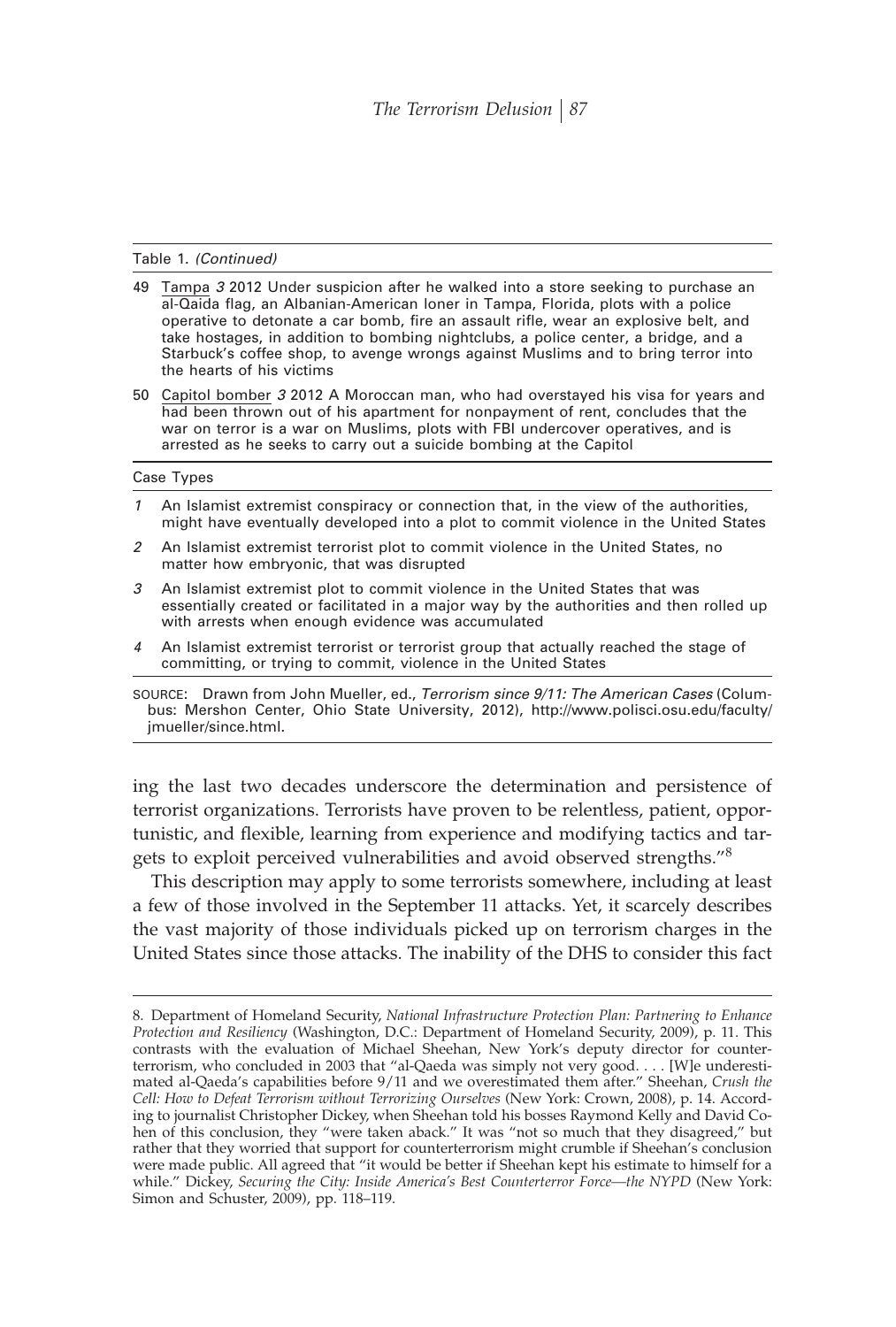even parenthetically in its fleeting discussion is not only amazing but perhaps delusional in its single-minded preoccupation with the extreme.

In sharp contrast, the authors of the case studies, with remarkably few exceptions, describe their subjects with such words as incompetent, ineffective, unintelligent, idiotic, ignorant, inadequate, unorganized, misguided, muddled, amateurish, dopey, unrealistic, moronic, irrational, and foolish.<sup>9</sup> And in nearly all of the cases where an operative from the police or from the Federal Bureau of Investigation was at work (almost half of the total), the most appropriate descriptor would be "gullible."

In all, as Shikha Dalmia has put it, would-be terrorists need to be "radicalized enough to die for their cause; Westernized enough to move around without raising red flags; ingenious enough to exploit loopholes in the security apparatus; meticulous enough to attend to the myriad logistical details that could torpedo the operation; self-sufficient enough to make all the preparations without enlisting outsiders who might give them away; disciplined enough to maintain complete secrecy; and—above all—psychologically tough enough to keep functioning at a high level without cracking in the face of their own impending death."<sup>10</sup> The case studies examined in this article certainly do not abound with people with such characteristics.

In the eleven years since the September 11 attacks, no terrorist has been able to detonate even a primitive bomb in the United States, and except for the four explosions in the London transportation system in 2005, neither has any in the United Kingdom. Indeed, the only method by which Islamist terrorists have managed to kill anyone in the United States since September 11 has been with gunfire—inflicting a total of perhaps sixteen deaths over the period (cases 4,  $26$ , 32).<sup>11</sup> This limited capacity is impressive because, at one time, small-scale terrorists in the United States were quite successful in setting off bombs. Noting that the scale of the September 11 attacks has "tended to obliterate America's memory of pre-9/11 terrorism," Brian Jenkins reminds us (and we clearly do need reminding) that the 1970s witnessed sixty to seventy terrorist incidents, mostly bombings, on U.S. soil every year.<sup>12</sup>

<sup>9.</sup> See also Bruce Schneier, "Portrait of the Modern Terrorist as an Idiot," *Schneier on Security* blog, June 14, 2007, http://www.schneier.com; and Daniel Byman and Christine Fair, "The Case for Calling Them Nitwits," *Atlantic,* July/August 2010.

<sup>10.</sup> Shikha Dalmia, "What Islamist Terrorist Threat? Al Qaeda Doesn't Have What It Takes to Hurt America," *reason.com,* February 15, 2011, http://www.reason.com/archives/2011/02/15/ what-islamist-terrorist-threat/.

<sup>11.</sup> See also Risa A. Brooks, "Muslim 'Homegrown' Terrorism in the United States: How Serious Is the Threat?" *International Security,* Vol. 36, No. 2 (Fall 2011), p. 39.

<sup>12.</sup> Brian Michael Jenkins, *Would-Be Warriors: Incidents of Jihadist Terrorist Radicalization in the United States since September 11, 2001* (Santa Monica, Calif.: RAND, 2010), pp. 8–9.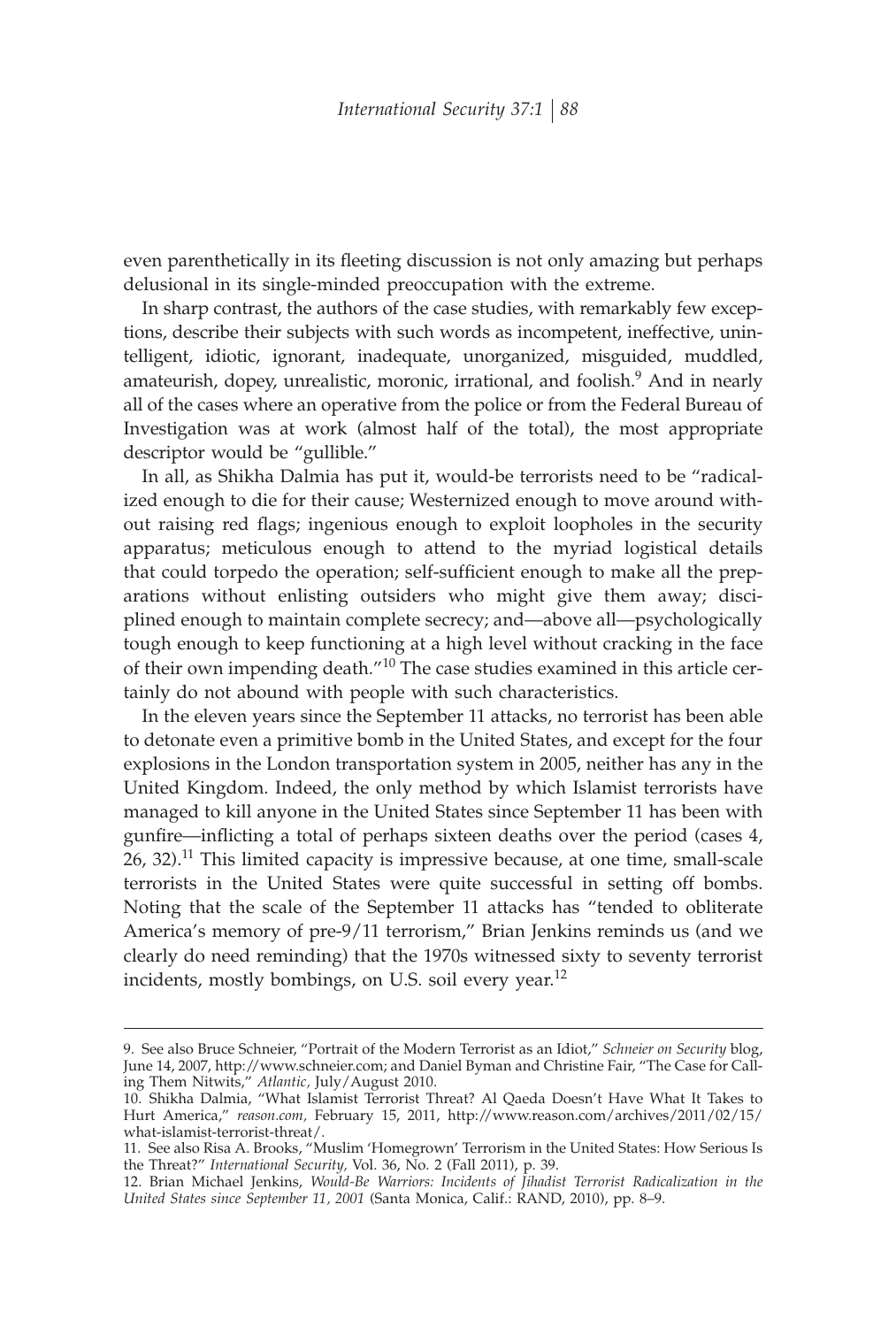The situation seems scarcely different in Europe and other Western locales. Michael Kenney, who has interviewed dozens of government officials and intelligence agents and analyzed court documents, has found that, in sharp contrast with the boilerplate characterizations favored by the DHS and with the imperatives listed by Dalmia, Islamist militants in those locations are operationally unsophisticated, short on know-how, prone to making mistakes, poor at planning, and limited in their capacity to learn.<sup>13</sup> Another study documents the difficulties of network coordination that continually threaten the terrorists' operational unity, trust, cohesion, and ability to act collectively.<sup>14</sup>

In addition, although some of the plotters in the cases targeting the United States harbored visions of toppling large buildings, destroying airports, setting off dirty bombs, or bringing down the Brooklyn Bridge (cases 2, 8, 12, 19, 23, 30, 42), all were nothing more than wild fantasies, far beyond the plotters' capacities however much they may have been encouraged in some instances by FBI operatives. Indeed, in many of the cases, target selection is effectively a random process, lacking guile and careful planning. Often, it seems, targets have been chosen almost capriciously and simply for their convenience. For example, a would-be bomber targeted a mall in Rockford, Illinois, because it was nearby (case 21). Terrorist plotters in Los Angeles in 2005 drew up a list of targets that were all within a 20-mile radius of their shared apartment, some of which did not even exist (case 15). In Norway, a neo-Nazi terrorist on his way to bomb a synagogue took a tram going the wrong way and dynamited a mosque instead.<sup>15</sup>

Although the efforts of would-be terrorists have often seemed pathetic, even comical or absurd, the comedy remains a dark one. Left to their own devices, at least a few of these often inept and almost always self-deluded individuals could eventually have committed some serious, if small-scale, damage.<sup>16</sup>

## the foreign adversary

As noted, the September 11 terrorist attacks were by far the most destructive in history—no terrorist act before or since has killed more than a few hundred

<sup>13.</sup> Michael Kenney, "'Dumb' Yet Deadly: Local Knowledge and Poor Tradecraft among Islamist Militants in Britain and Spain," *Studies in Conflict & Terrorism*, Vol. 33, No. 10 (October 2010), pp. 911–932.

<sup>14.</sup> Mette Eilstrup-Sangiovanni and Calvert Jones, "Assessing the Dangers of Illicit Networks: Why al-Qaida May Be Less Dangerous Than Many Think," *International Security,* Vol. 33, No. 2 (Fall 2008), pp. 7–44.

<sup>15.</sup> John Horgan, *Walking Away from Terrorism: Accounts of Disengagement from Radical and Extremist Movements* (New York: Routledge, 2009), p. 44.

<sup>16.</sup> John J. Miller, "FBI Response to *Rolling Stone* Magazine Article," *Rolling Stone,* February 22, 2008.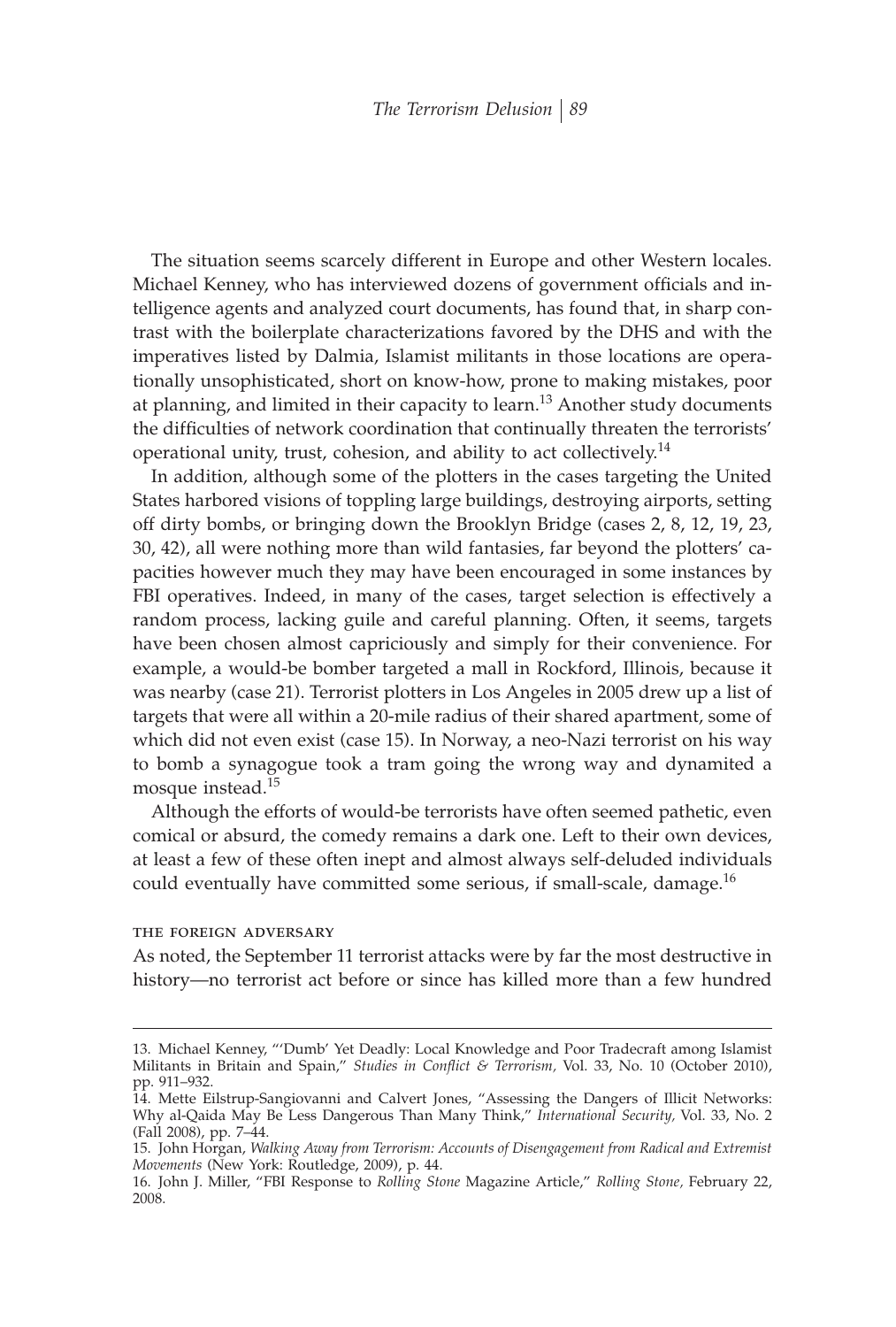people—and the tragic event seems increasingly to stand as an aberration, not as a harbinger. Accordingly, it is surely time to consider that, as Russell Seitz put it in 2004, "9/11 could join the Trojan Horse and Pearl Harbor among stratagems so uniquely surprising that their very success precludes their repetition," and, accordingly, that "al-Qaeda's best shot may have been exactly that."<sup>17</sup>

In fact, it is unclear whether al-Qaida central, now holed up in Pakistan and under sustained attack, has done much of anything since September 11 except issue videos filled with empty, self-infatuated, and essentially delusional threats. For example, it was in October 2002 that Osama bin Laden proclaimed, "Understand the lesson of New York and Washington raids, which came in response to some of your previous crimes. . . . God is my witness, the youth of Islam are preparing things that will fill your hearts with fear. They will target key sectors of your economy until you stop your injustice and aggression or until the more short-lived of us die." And in January 2006, he insisted that the "delay" in carrying out operations in the United States "was not due to failure to breach your security measures," and that "operations are under preparation, and you will see them on your own ground once they are finished, God willing."<sup>18</sup>

Bin Laden's tiny group of 100 or so followers does appear to have served as something of an inspiration to some Muslim extremists, may have done some training, has contributed a bit to the Taliban's far larger insurgency in Afghanistan, and may have participated in a few terrorist acts in Pakistan.<sup>19</sup> In his examination of the major terrorist plots against the West since September 11, Mitchell Silber finds only two (cases 1 and 20) that could be said to be under the "command and control" of al-Qaida central (as opposed to ones suggested, endorsed, or inspired by the organization), and there are questions about how full its control was even in these two instances. $20$ 

This highly limited record suggests that Carle was right in 2008 when he warned, "We must not take fright at the specter our leaders have exaggerated. In fact, we must see jihadists for the small, lethal, disjointed and miserable op-

<sup>17.</sup> Russell Seitz, "Weaker Than We Think," *American Conservative,* December 6, 2004. See also Gene Healy, "The Manufacture of Terror," *Liberty,* November 2002, pp. 59–60; and Mueller, "Harbinger or Aberration?"

<sup>18.</sup> For sources of these threats and of additional threats, see John Mueller and Mark G. Stewart, *Terror, Security, and Money: Balancing the Risks, Benefits, and Costs of Homeland Security* (New York: Oxford University Press, 2011), p. 36.

<sup>19.</sup> See Marc Sageman, *Leaderless Jihad: Terror Networks in the Twenty-first Century* (Philadelphia: University of Pennsylvania Press, 2008); and David Ignatius, "The Fading Jihadists," *Washington Post,* February 28, 2008.

<sup>20.</sup> Mitchell Silber, *The Al Qaeda Factor: Plots against the West* (Philadelphia: University of Pennsylvania Press, 2012).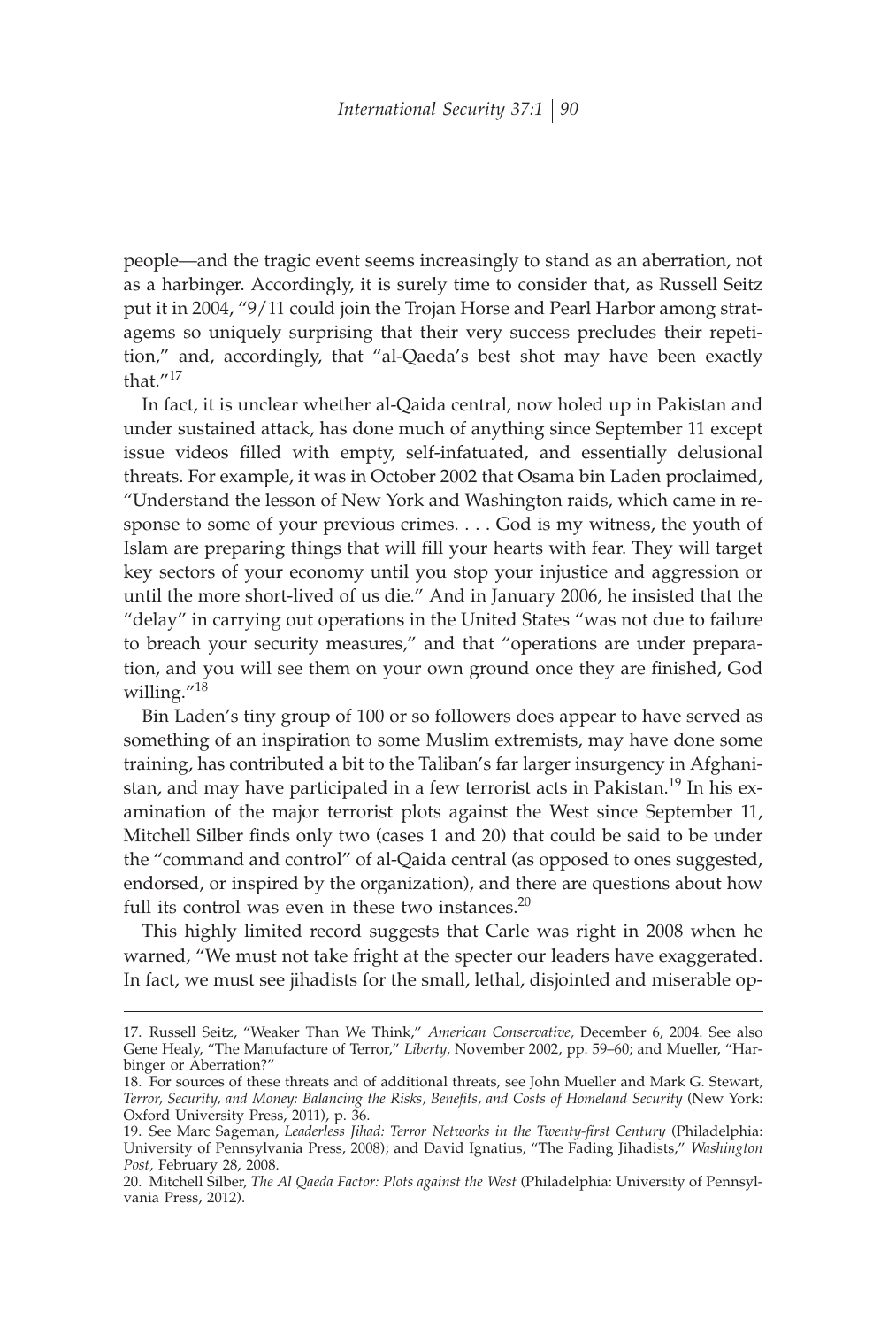ponents that they are." Al-Qaida "has only a handful of individuals capable of planning, organizing and leading a terrorist organization," and although it has threatened attacks, "its capabilities are far inferior to its desires."<sup>21</sup> Impressively, bin Laden appears to have remained in a state of self-delusion even to his brutal and abrupt end. He continued to cling to the belief that another attack such as September 11 might force the United States out of the Middle East, and he was unfazed that the first such effort had proven to be spectacularly counterproductive in this respect by triggering a deadly invasion of his base in Afghanistan and an equally deadly pursuit of his operatives.<sup>22</sup>

Other terrorist groups around the world affiliated or aligned or otherwise connected to al-Qaida may be able to do intermittent damage to people and infrastructure, but nothing that is very sustained or focused. In all, extremist Islamist terrorism—whether associated with al-Qaida or not—has claimed 200 to 400 lives yearly worldwide outside war zones. That is 200 to 400 too many, of course, but it is about the same number as bathtub drownings every year in the United States.<sup>23</sup>

In addition to its delusional tendencies, al-Qaida has, as Patrick Porter notes, a "talent at self-destruction."<sup>24</sup> With the September 11 attacks and subsequent activity, bin Laden and his followers mainly succeeded in uniting the world, including its huge Muslim population, against their violent global jihad. $25$ These activities also turned many radical Islamists against them, including some of the most prominent and respected.<sup>26</sup>

<sup>21.</sup> Glenn L. Carle, "Overstating Our Fears," *Washington Post,* July 13, 2008.

<sup>22.</sup> Michael Hirsh, "Bin Laden Journal Reveals Future Planning, Possible Targets," *National Journal,* May 11, 2011. On this belief in 2001, see Fawaz A. Gerges, *The Rise and Fall of Al-Qaeda* (New York: Oxford University Press, 2011), pp. 90–91; and Peter Bergen, "Al-Qaeda at 20: Dead or Alive?" *washingtonpost.com,* August 17, 2008. For other evidence of bin Laden's delusional ramblings, see Ignatius, "The bin Laden Plot to Kill President Obama"; and David Ignatius, "A Lion in Winter," *Washington Post,* March 18, 2012.

<sup>23.</sup> Anthony H. Cordesman tallies "major attacks by Islamists" outside Iraq: 830 fatalities from April 2002 through July 2005. Cordesman, *The Challenge of Biological Terrorism* (Washington, D.C.: Center for Strategic and International Studies, 2005), pp. 29–31. Brian Michael Jenkins tallies "major terrorist attacks worldwide" by "jihadist extremists" outside Afghanistan, Iraq, Israel, Palestine, Algeria, Russia, and Kashmir: 1,129 fatalities from October 2001 through April 2006. Jenkins, *Unconquerable Nation: Knowing Our Enemy, Strengthening Ourselves* (Santa Monica, Calif.: RAND, 2006), pp. 179–184. IntelCenter tallies "most significant attacks executed by core al-Qaeda, regional arms and affiliate groups excluding operations in insurgency theaters": 1,632 fatalities from January 2002 through July 2007. IntelCenter, "Jihadi Attack Kill Statistics," August 17, 2007, p. 11, http://www.intelcenter.com/JAKS-PUB-v1-8.pdf. On the yearly bathtub drownings in the United States, see Mueller and Stewart, *Terror, Security, and Money,* p. 52 and chap. 2.

<sup>24.</sup> Patrick Porter, "Long Wars and Long Telegrams: Containing Al-Qaeda," *International Affairs,* Vol. 85, No. 2 (March 2009), p. 300.

<sup>25.</sup> Joby Warrick, "U.S. Cites Big Gains against Al-Qaeda," *Washington Post,* May 30, 2008. See also Fawaz A. Gerges, *The Far Enemy: Why Jihad Went Global* (New York: Cambridge University Press, 2005), chap. 5.

<sup>26.</sup> Peter Bergen and Paul Cruickshank, "The Unraveling: The Jihadist Revolt against bin Laden,"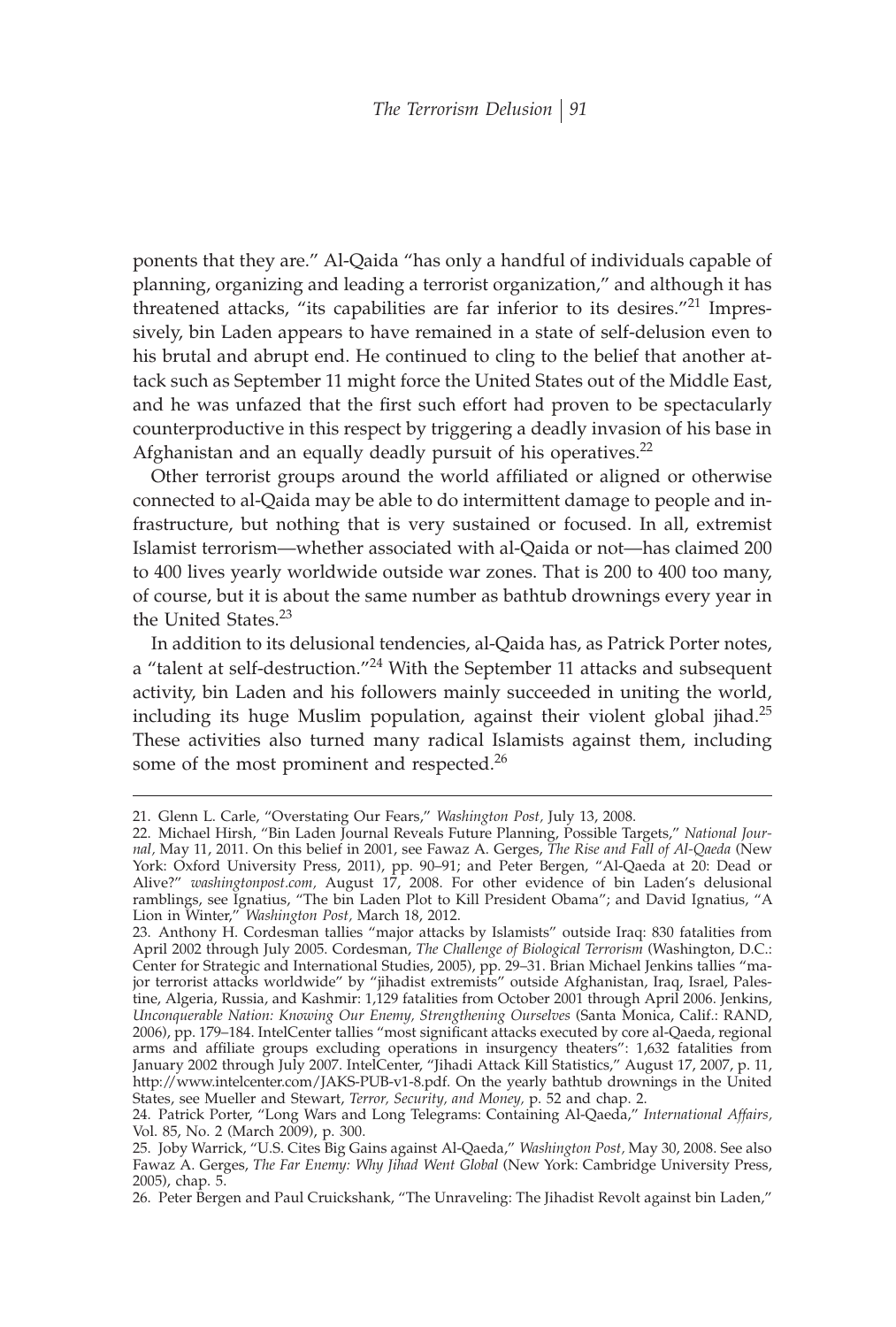No matter how much states around the world might disagree with the United States on other issues (most notably on its war in Iraq), there is a compelling incentive for them to cooperate to confront any international terrorist problem emanating from groups and individuals connected to, or sympathetic with, al-Qaida. Although these multilateral efforts, particularly by such Muslim states as Libya, Pakistan, Sudan, Syria, and even Iran, may not have received sufficient publicity, these countries have felt directly threatened by the militant network, and their diligent and aggressive efforts have led to important breakthroughs against the group.<sup>27</sup> Thus a terrorist bombing in Bali in 2002 galvanized the Indonesian government into action and into making extensive arrests and obtaining convictions. When terrorists attacked Saudis in Saudi Arabia in 2003, the government became considerably more serious about dealing with internal terrorism, including a clampdown on radical clerics and preachers. The main result of al-Qaida-linked suicide terrorism in Jordan in 2005 was to outrage Jordanians and other Arabs against the perpetrators. In polls conducted in thirty-five predominantly Muslim countries by 2008, more than 90 percent condemned bin Laden's terrorism on religious grounds.<sup>28</sup>

In addition, the mindless brutalities of al-Qaida-affiliated combatants in Iraq—staging beheadings at mosques, bombing playgrounds, taking over hospitals, executing ordinary citizens, performing forced marriages—eventually turned the Iraqis against them, including many of those who had previously been fighting the U.S. occupation either on their own or in connection with the group.<sup>29</sup> In fact, they seem to have managed to alienate the entire population:

*New Republic,* June 11, 2008; Lawrence Wright, "The Rebellion Within," *New Yorker,* June 2, 2008; and Gerges, *The Rise and Fall of Al-Qaeda.*

<sup>27.</sup> Gerges, *The Far Enemy,* p. 232, and, for a tally of policing activity, pp. 318–319. See also Paul R. Pillar, *Terrorism and U.S. Foreign Policy* (Washington, D.C.: Brookings Institution Press, 2003), pp. xxviii–xxix; Marc Lynch, "Al-Qaeda's Media Strategies," *National Interest,* Spring 2006, pp. 54– 55; Sageman, *Leaderless Jihad,* p. 149; Juan Cole, *Engaging the Muslim World* (New York: Palgrave Macmillan, 2009), p. 163; and Max Abrahms, "Does Terrorism Really Work? Evolution in the Conventional Wisdom since 9/11," *Defence and Peace Economics,* Vol. 22, No. 6 (2011), pp. 583–594.

<sup>28.</sup> For Indonesia, see Marc Sageman, *Understanding Terror Networks* (Philadelphia: University of Pennsylvania Press, 2004), pp. 53, 142, 173. For Saudi Arabia, see Gerges, *The Far Enemy,* p. 249; and Sageman, *Understanding Terror Networks,* pp. 53, 144. For Jordan, see Pew Global Attitudes Project, "The Great Divide: How Westerners and Muslims View Each Other," June 22, 2006, Pew Research Center, http://www.pewglobal.org/2006/06/22/the-great-divide-how-westerners-andmuslims-view-each-other/; and Lynch, "Al-Qaeda's Media Strategies," pp. 54–55. For the 2008 polls, see Fawaz Gerges, "Word on the Street: What Osama bin Laden and George W. Bush Get Wrong about Muslims," *Democracy,* Summer 2008, p. 75, http://www.democracyjournal.org/pdf/ 9/Gerges.pdf. See also Pillar, *Terrorism and U.S. Foreign Policy,* p. xxiv; and Fareed Zakaria, "Post-9/11, We're Safer Than We Think," *Washington Post,* September 13, 2010.

<sup>29.</sup> Bob Woodward, "Why Did Violence Plummet? It Wasn't Just the Surge," *Washington Post,* September 8, 2008; and Frederic Wehrey, "The Iraq War: Strategic Overreach by America—and also by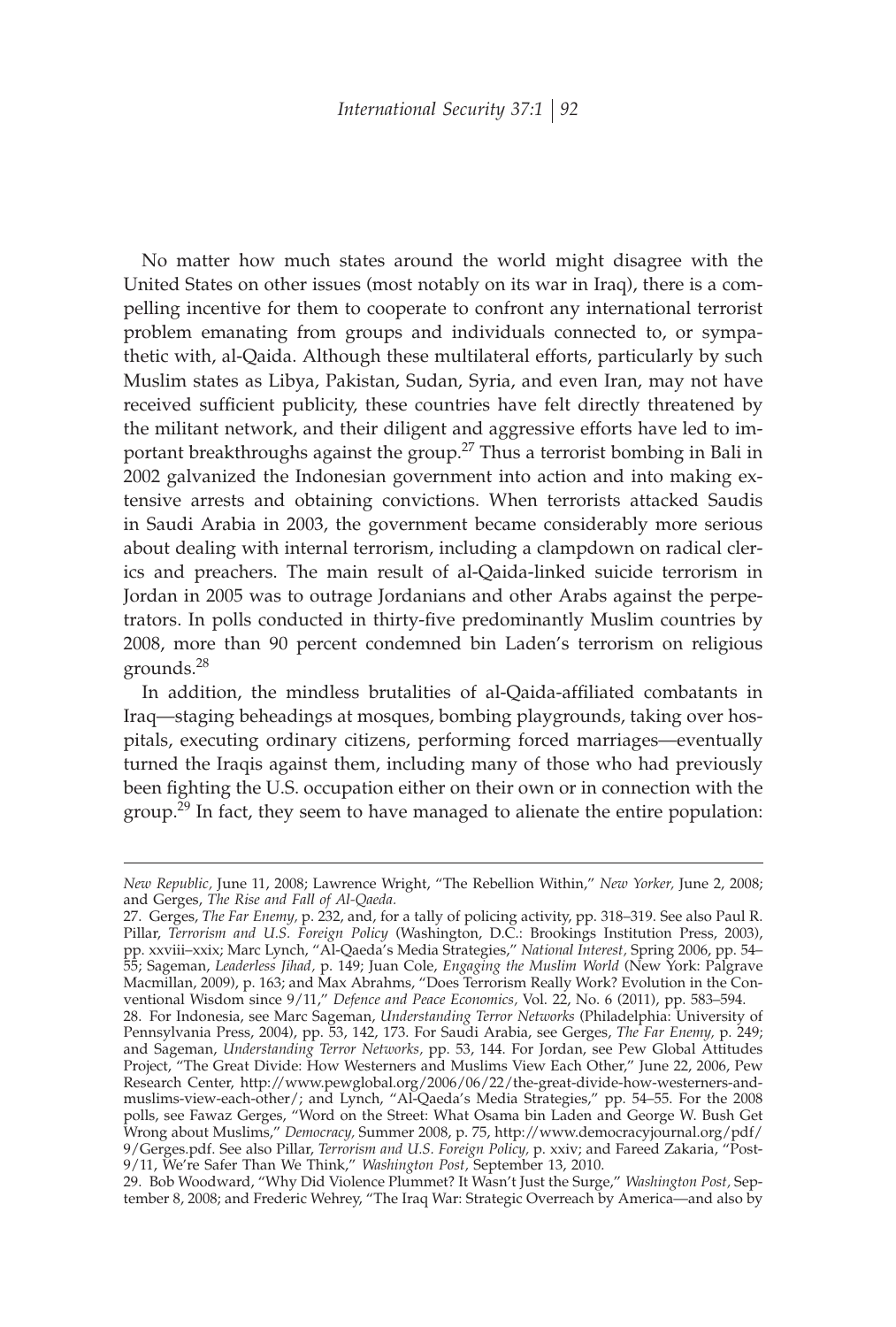data from polls in Iraq in 2007 indicate that 97 percent of those surveyed opposed efforts to recruit foreigners to fight in Iraq; 98 percent opposed the militants' efforts to gain control of territory; and 100 percent considered attacks against Iraqi civilians "unacceptable."<sup>30</sup>

In Iraq as in other places, "al-Qaeda is its own worst enemy," notes Robert Grenier, a former top CIA counterterrorism official. "Where they have succeeded initially, they very quickly discredit themselves."<sup>31</sup> Grenier's improbable company in this observation is Osama bin Laden, who was so concerned about al-Qaida's alienation of most Muslims that he argued from his hideout that the organization should take on a new name. $32$ 

Al-Qaida has also had great difficulty recruiting Americans. The group's most important, and perhaps only, effort at this is the Lackawanna experience, when a smooth-talking operative returned to the upstate New York town in early 2000 and tried to convert young Yemini-American men to join the cause (case 5). In the summer of 2001, seven agreed to accompany him to an al-Qaida training camp, and several more were apparently planning to go later. Appalled at what they found there, however, six of the seven returned home and helped to dissuade those in the next contingent.

## the undisclosed adversary

The discussion thus far has dealt with an assessment of Islamist extremist terrorism since September 11 as disclosed in the public record. In general, any terrorist threat, whether domestic or foreign, appears limited. On occasion, however, intelligence officials claim to have thwarted additional terrorist plots but cannot disclose information about them for various reasons.

In working on an extensive report about how U.S. intelligence efforts (and budgets) were massively increased after September 11, the *Washington Post*'s Dana Priest says that she frequently heard this claim. In response, she "asked them to share with us anything they could, plots that were foiled that we could put in the paper because we didn't have many examples. We said give us things, just in generalities." But "we didn't receive anything back."<sup>33</sup>

al Qaeda," in Brian Michael Jenkins and John Paul Godges, eds., *The Long Shadow of 9/11: America's Response to Terrorism* (Santa Monica, Calif.: RAND, 2011), pp. 47–55.

<sup>30.</sup> Andrew Mack, "Dying to Lose: Explaining the Decline in Global Terrorism," in Mack, ed., *Human Security Brief 2007* (Vancouver, British Columbia: Human Security Report Project, School for International Studies, Simon Fraser University, 2008), pp. 15–17.

<sup>31.</sup> Quoted in Warrick, "U.S. Cites Big Gains against Al-Qaeda." See also Peter Bergen and Paul Cruickshank, "Al Qaeda: Self-Fulªlling Prophecy," *Mother Jones,* November/December 2007; Brian Michael Jenkins, *Will Terrorists Go Nuclear?* (Amherst, N.Y.: Prometheus, 2008), p. 191; and Gerges, *The Rise and Fall of Al-Qaeda.*

<sup>32.</sup> Ignatius, "The bin Laden Plot to Kill President Obama." See also Ignatius, "Lion in Winter." 33. *Talk of the Nation,* NPR, July 19, 2010, transcript.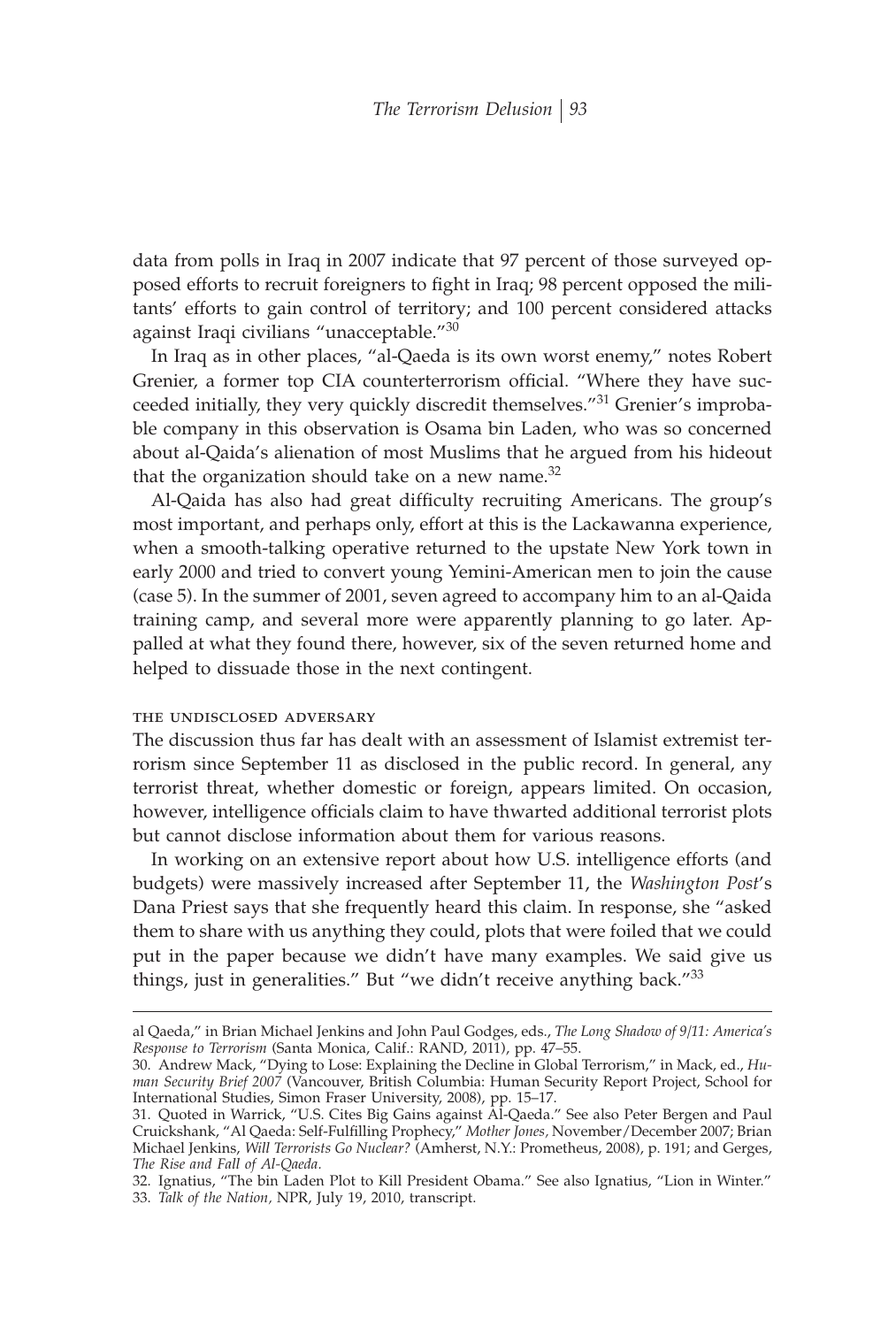That such claims may be exaggerated is further suggested by the fact that when a terrorist plot has been uncovered, policing agencies have generally been anything but tight-lipped about their accomplishment, instead parading their deed and often exaggerating the direness of the threat presented by those detained.<sup>34</sup> Examples include two instances in 2011 in which the New York Police Department prominently announced terrorism arrests of people even the FBI did not think worth pursuing (cases 42 and 48). Relatedly, the huge dump of classified information released by WikiLeaks in 2010 contained no really significant new disclosures—almost all of the information was already essentially public, though in many cases less textured and nuanced.<sup>35</sup>

Arrests are made, of course, only when prosecutors think they have enough evidence to obtain a conviction. In addition, however, authorities may have encountered a number of loud-mouthed aspirational terrorists and, lacking enough evidence to convict on terrorism charges, have levied lesser ones, such as immigration violations, to put them  $a_{\text{way}}^{36}$  These untrumpeted plots, however, are probably even less likely than the disclosed ones to lead to notable violence.

Also, if undisclosed plotters have been so able and so determined to commit violence, and if there are so many of them, why have they committed so little of it before being waylaid? And why were there so few plots in the months and years following the September 11 attacks before "enhanced" security measures were effectively deployed? Given the massively increased policing efforts after September 11, any sensible terrorist would want to act as quickly as possible before being detected. (This same conclusion holds for the argument that there are many more would-be terrorists whom U.S. authorities have not yet discovered.)

It is also useful to consider an earlier example in which U.S. officials targeted a particular conspiratorial group. For decades, they exaggerated the degree to which domestic communists—"masters of deceit" and the "enemies from within"—presented a threat to the republic. In a 1958 book, for example, FBI Director J. Edgar Hoover insisted that the American Communist Party was

<sup>34.</sup> As David Johnston and Scott Shane write, "Since the terrorist attacks of Sept. 11, 2001 senior government officials have announced dozens of terrorism cases that on close examination seemed to diminish as legitimate threats." Johnston and Shane, "Terror Case Is Called One of the Most Serious in Years," *New York Times,* September 25, 2009. See also Erik J. Dahl, "The Plots That Failed: Intelligence Lessons Learned from Unsuccessful Terrorist Attacks against the United States," *Studies in Conflict and Terrorism, Vol. 34, No. 8 (August 2011), p. 624.* 

<sup>35.</sup> Bill Keller, executive editor of the *New York Times,* interview by John Mueller, Berkeley, California, April 9, 2011.

<sup>36.</sup> One FBI estimate is that only one terrorism case in four leads to terrorism charges. Simpler criminal charges are used to deal with other cases. Garrett M. Graff, *The Threat Matrix: The FBI at War in the Age of Terror* (New York: Little, Brown, 2011), p. 557.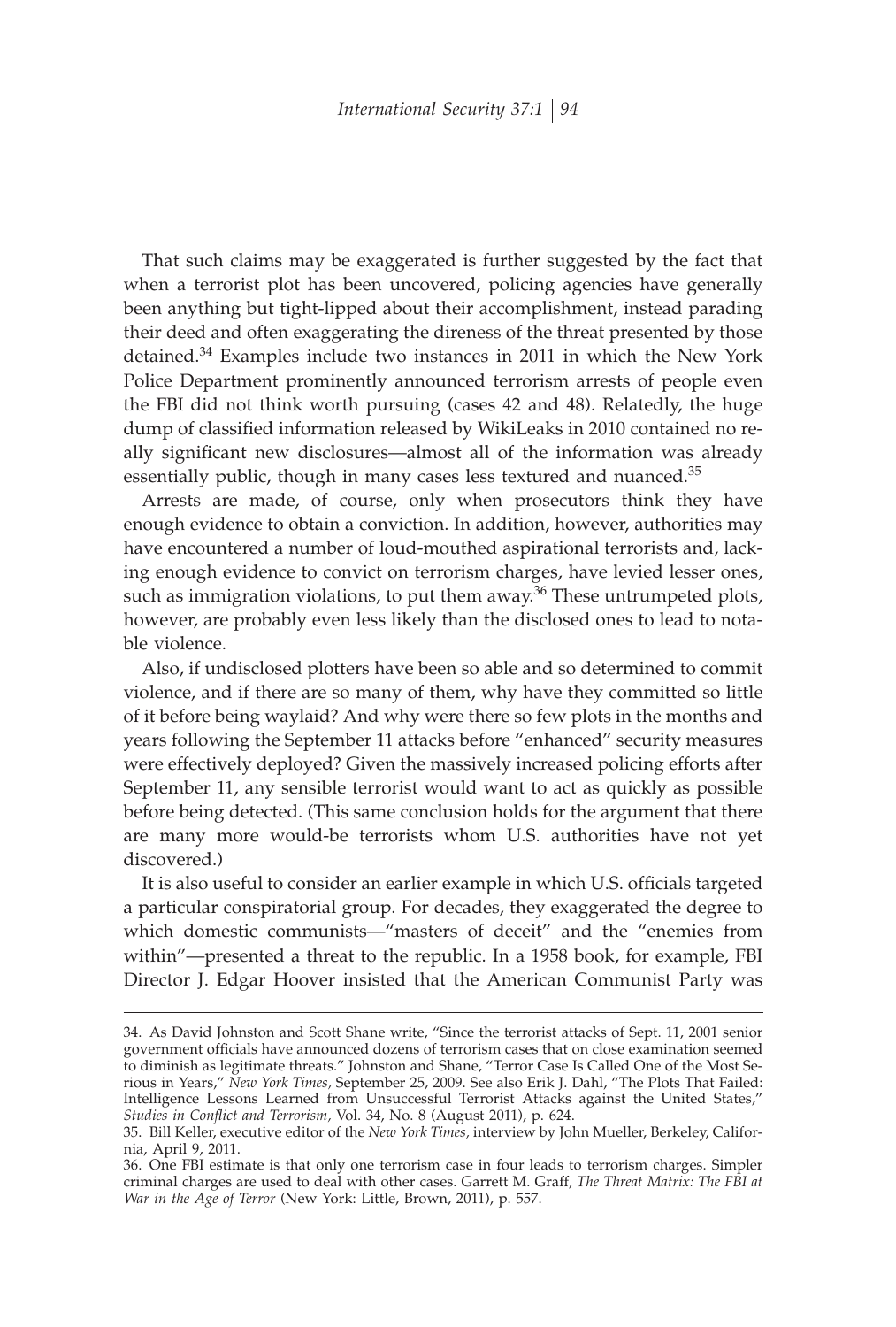working "day and night to further the communist plot in America" with "deadly seriousness"; that a "Bolshevik transmission" was in progress that was "virtually invisible to the non-communist eye, unhampered by time, distance, and legality"; that it was "creating communist puppets throughout the country"; and that it had for "its objective the ultimate seizure of power in America."<sup>37</sup> Thus impelled, his agency spent a prodigious amount of time and public money pursuing the harmless and the nearly so. $38$ 

Finally, the vast majority of even the craftiest terrorist conspirators fail to carry out their plots. Therefore, any policing effort that disrupts them is likely to waylay impotent scheming far more than it does consummated violence. Thus, in his book, *Mastermind,* about a central plotter of the September 11 attacks, Khalid Sheikh Mohammed, Richard Miniter lists his subject's admitted (or claimed) involvement with other terrorist efforts. These include the 1993 World Trade Center and the 2002 Bali bombings; plots on Heathrow airport, Big Ben, the Empire State Building, the Panama Canal, and buildings in Los Angeles, Seattle, and Chicago; plans to assassinate President Bill Clinton, the Pope, and several Pakistani prime ministers; and two efforts to infiltrate agents into the United States. Whatever the validity of these claims, many of which may be inflated, all of the ventures (except for the Bali bombings), either failed or did not even begin to approach fruition. In addition, the role of the "mastermind" in the Bali case, according to Miniter, was simply to supply some money.<sup>39</sup>

## *The Delusions of Counterterrorism*

It seems increasingly likely that the official and popular reaction to the terrorist attacks of September 11, 2001, has been substantially deluded—massively disproportionate to the threat that al-Qaida has ever actually presented either as an international menace or as an inspiration or model to homegrown amateurs.

Applying the extensive datasets on terrorism that have been generated over the last decades, we conclude that the chances of an American perishing at the

<sup>37.</sup> J. Edgar Hoover, *Masters of Deceit: The Story of Communism in America and How to Fight It* (New York: Holt, Rinehart, and Winston, 1958), p. 81. See also Joseph McCarthy, "Enemies from Within," speech to the Women's Club, Wheeling, West Virginia, February 9, 1950. On the parallels between domestic terrorism and domestic communism, see Mueller and Stewart, *Terror, Security, and Money,* pp. 185–188.

<sup>38.</sup> On this issue, see, in particular, Alexander Stephan, *"Communazis": FBI Surveillance of German Émigré Writers* (New Haven, Conn.: Yale University Press, 2000).

<sup>39.</sup> Richard Miniter, *Mastermind: The Many Faces of the 9/11 Architect, Khalid Shaikh Mohammed* (New York: Sentinel, 2011), pp. 2, 157.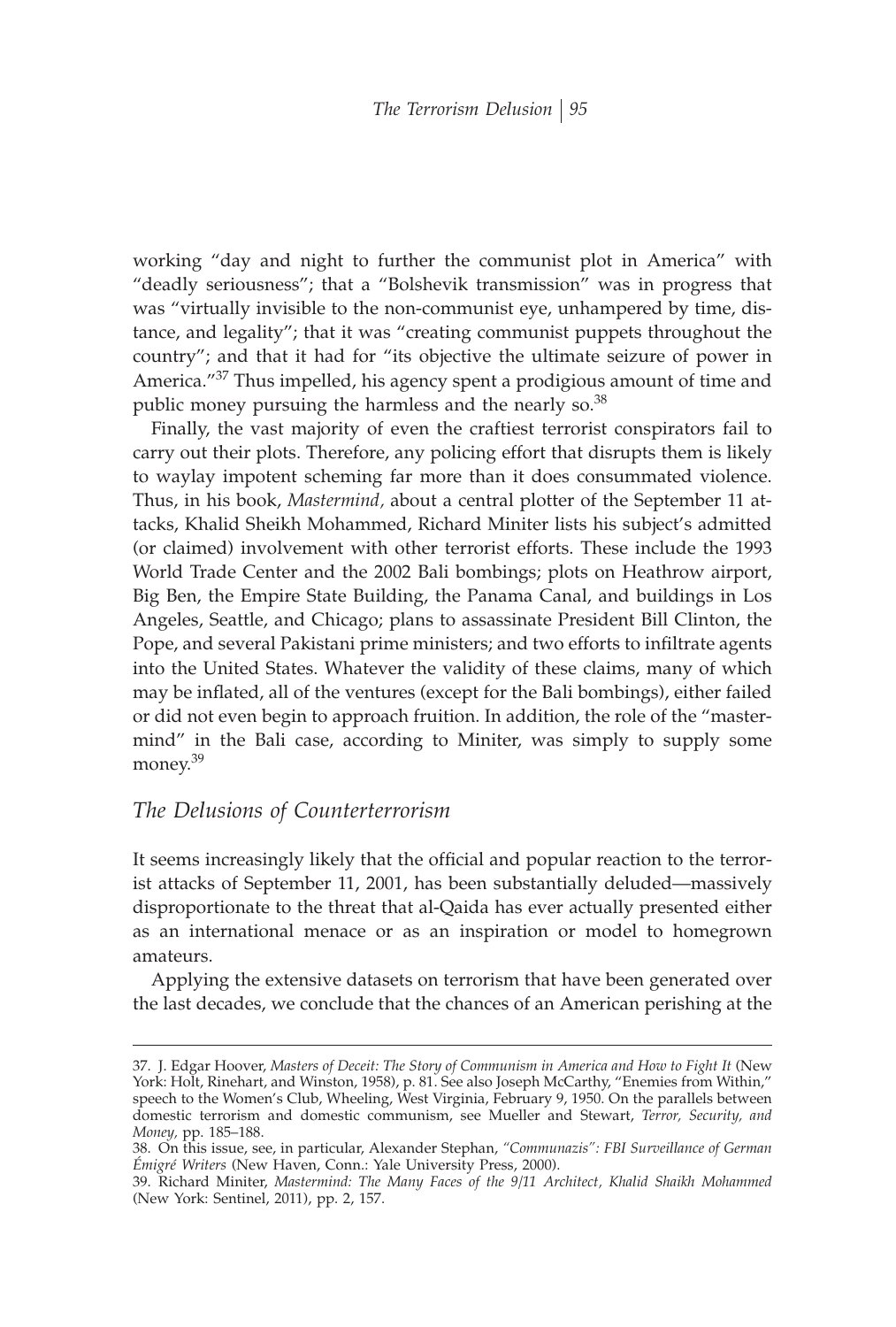hands of a terrorist at present rates is one in 3.5 million per year—well within the range of what risk analysts hold to be "acceptable risk."<sup>40</sup> Yet, despite the importance of responsibly communicating risk and despite the costs of irresponsible fearmongering, just about the only official who has ever openly put the threat presented by terrorism in some sort of context is New York's Mayor Michael Bloomberg, who in 2007 pointed out that people should "get a life" and that they have a greater chance of being hit by lightning than of being a victim of terrorism—an observation that may be a bit off the mark but is roughly accurate.<sup>41</sup> (It might be noted that, despite this unorthodox outburst, Bloomberg still managed to be re-elected two years later.)

Indeed, much of the reaction to the September 11 attacks calls to mind Hans Christian Andersen's fable of delusion, "The Emperor's New Clothes," in which con artists convince the emperor's court that they can weave stuffs of the most beautiful colors and elaborate patterns from the delicate silk and purest gold thread they are given. These stuffs, they further convincingly explain, have the property of remaining invisible to anyone who is unusually stupid or unfit for office. The emperor finds this quite appealing because not only will he have splendid new clothes, but he will be able to discover which of his officials are unfit for their posts—or in today's terms, have lost their effectiveness. His courtiers, then, have great professional incentive to proclaim the stuffs on the loom to be absolutely magnificent even while mentally justifying this conclusion with the equivalent of "absence of evidence is not evidence of absence."

Unlike the emperor's new clothes, terrorism does of course exist. Much of the reaction to the threat, however, has a distinctly delusionary quality. In Carle's view, for example, the CIA has been "spinning in self-referential circles" in which "our premises were flawed, our facts used to fit our premises, our premises determined, and our fears justified our operational actions, in a self-contained process that arrived at a conclusion dramatically at odds with the facts." The process "projected evil actions where there was, more often, muddled indirect and unavoidable complicity, or not much at all." These "delusional ratiocinations," he further observes, "were all sincerely, ardently held to have constituted a rigorous, rational process to identify terrorist threats" in which "the avalanche of reporting confirms its validity by its quantity," in

<sup>40.</sup> Mueller and Stewart, *Terror, Security, and Money,* chap. 2 and, especially, p. 52. To put this number in context, an American's yearly chance of becoming a victim of homicide is 1 in 22,000; of being killed in an automobile accident, 1 in 8,000; of dying from cancer, 1 in 500.

<sup>41.</sup> Sewell Chan, "Buzz over Mayor's 'Get a Life' Remark," *Empire Zone Blog, New York Times,* June 6, 2007, http://empirezone.blogs.nytimes.com/. On this issue, see also John Mueller, *Overblown:* How Politicians and the Terrorism Industry Inflate National Security Threats (New York: Free Press, 2006), pp. 151–152.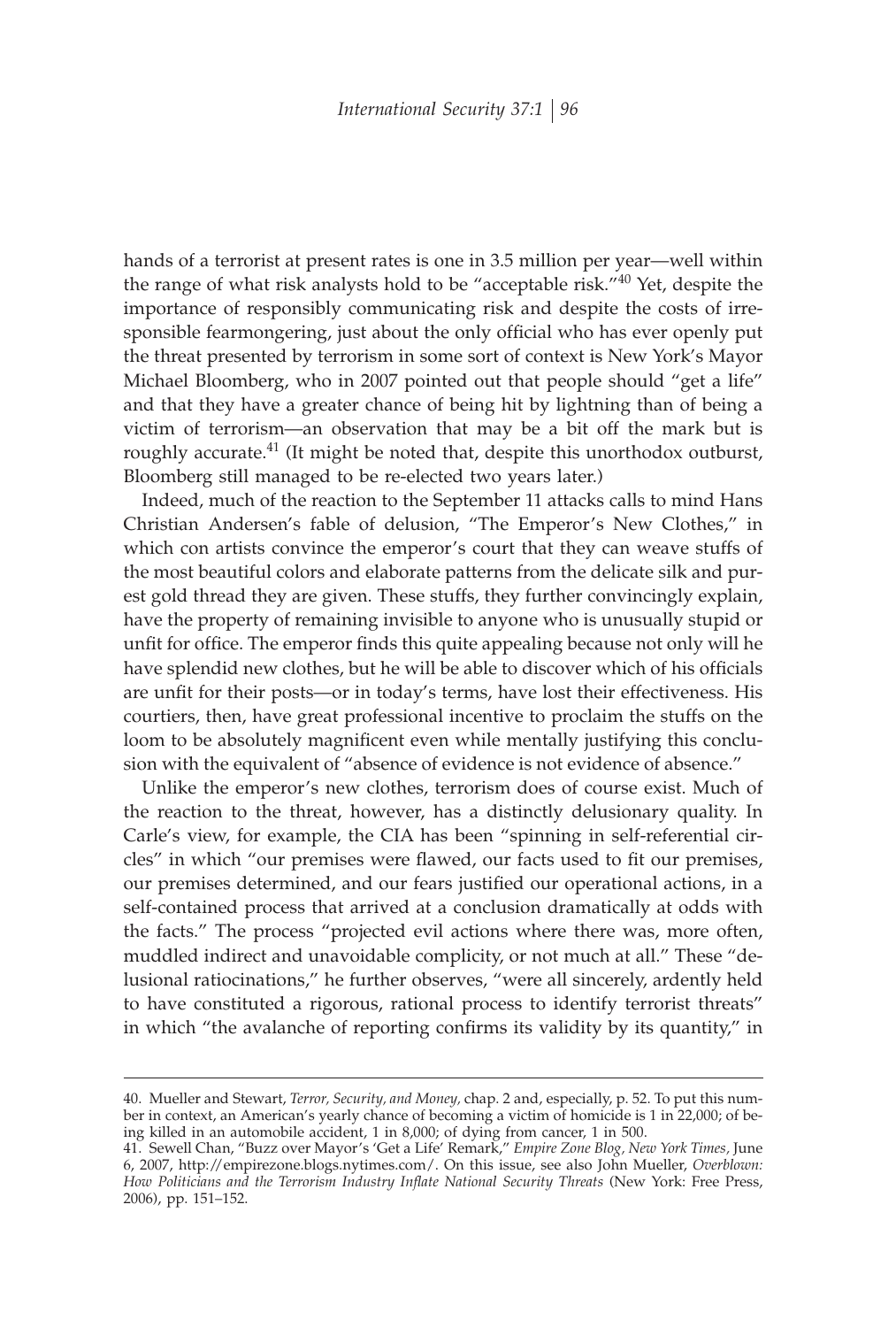which there is a tendency to "reject incongruous or contradictory facts as erroneous, because they do not conform to accepted reality," and in which potential dissenters are not-so-subtly reminded of career dangers: "Say what you want at meetings. It's your decision. But you are doing yourself no favors."<sup>42</sup>

Consider in this context the alarming and profoundly imaginary estimates of U.S. intelligence agencies in the year after the September 11 attacks that the number of trained al-Qaida operatives in the United States was between 2,000 and 5,000.<sup>43</sup> Terrorist cells, they told reporters, were "embedded in most U.S. cities with sizable Islamic communities," usually in the "run-down sections," and were "up and active" because electronic intercepts had found some of them to be "talking to each other."<sup>44</sup> Another account relayed the view of "experts" that Osama bin Laden was ready to unleash an "11,000 strong terrorist army" operating in more than sixty countries "controlled by a Mr. Big who is based in Europe," but that intelligence had "no idea where thousands of these men are."<sup>45</sup> Similarly, FBI Director Robert Mueller assured the Senate Intelligence Committee on February 11, 2003, that, although his agency had yet to identify even one al-Qaida cell in the United States, "I remain very concerned about what we are not seeing," a sentence rendered in bold lettering in his prepared text. Moreover, he claimed that such unidentified entities presented "the greatest threat," had "developed a support infrastructure" in the country, and had achieved both the "ability" and the "intent" to inflict "significant casualties in the US with little warning." $46$ 

Over the course of time, such essentially delusionary thinking has been internalized and institutionalized in a great many ways. For example, an extrapolation of delusionary proportions is evident in the common observation that, because terrorists were able, mostly by thuggish means, to crash airplanes into buildings, they might therefore be able to construct a nuclear bomb. Brian

<sup>42.</sup> Carle, *The Interrogator,* pp. 249, 274, 275, 288. See also Robert Jervis, *Why Intelligence Fails: Lessons from the Iranian Revolution and the Iraq War* (Ithaca, N.Y.: Cornell University Press, 2010), pp. 23–24, 49, 51–52, 191–192.

<sup>43.</sup> Bill Gertz, "5,000 in U.S. Suspected of Ties to al Qaeda; Groups Nationwide Under Surveillance," *Washington Times,* July 11, 2002; and Richard Sale, "US al Qaida Cells Attacked," UPI, October 31, 2002.

<sup>44.</sup> Sale, "US al Qaida Cells Attacked."

<sup>45.</sup> Andy Lines, "War on Terror: Bin Laden Army: 11,000 Terror Agents Set to Strike," *Mirror* (London), September 24, 2001.

<sup>46.</sup> Director Mueller's testimony can be found at http://www.fbi.gov/congress/congress.htm. In 2005 an FBI report found that, despite years of well-funded sleuthing, the Bureau had yet to uncover a single true al-Qaida sleeper cell in the United States. The report was secret but managed to be leaked. Brian Ross, "Secret FBI Report Questions Al Qaeda Capabilities: No 'True' Al Qaeda Sleeper Agents Have Been Found in U.S.," *ABC News,* March 9, 2005. Fox News reported that the FBI, however, observed that "just because there's no concrete evidence of sleeper cells now, doesn't mean they don't exist." "FBI Can't Find Sleeper Cells," Fox News, March 10, 2005.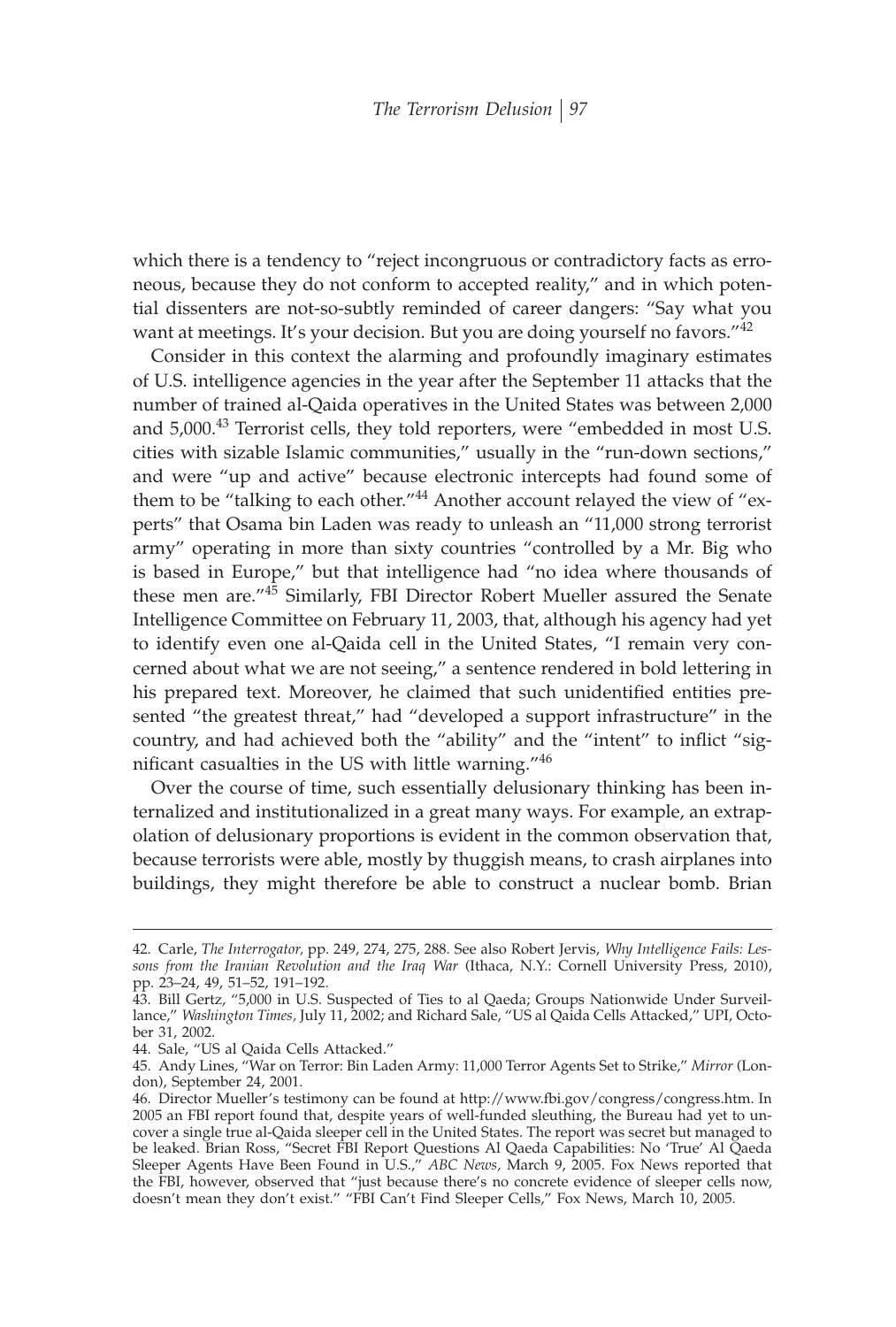Jenkins has run an internet search to discover how often variants of the term "al-Qaida" appeared within ten words of "nuclear." There were only seven hits in 1999 and eleven in 2000, but the number soared to 1,742 in 2001 and to 2,931 in 2002.<sup>47</sup> By 2008, Defense Secretary Robert Gates was assuring a congressional committee that what keeps every senior government leader awake at night is "the thought of a terrorist ending up with a weapon of mass destruction, especially nuclear."<sup>48</sup>

Few of the sleepless, it seems, found much solace in the fact that an al-Qaida computer seized in Afghanistan in 2001 indicated that the group's budget for research on weapons of mass destruction (almost all of it focused on primitive chemical weapons work) was \$2,000 to \$4,000.<sup>49</sup> In the wake of the killing of Osama bin Laden, officials now have many more al-Qaida computers, and nothing in their content appears to suggest that the group had the time or inclination, let alone the money, to set up and staff a uranium-seizing operation, as well as a fancy, super-high-technology facility to fabricate a bomb. This is a process that requires trusting corrupted foreign collaborators and other criminals, obtaining and transporting highly guarded material, setting up a machine shop staffed with top scientists and technicians, and rolling the heavy, cumbersome, and untested finished product into position to be detonated by a skilled crew—all while attracting no attention from outsiders.<sup>50</sup>

If the miscreants in the American cases have been unable to create and set off even the simplest conventional bombs, it stands to reason that none of them were very close to creating, or having anything to do with, nuclear weapons—or for that matter biological, radiological, or chemical ones. In fact, with perhaps one exception, none seems to have even dreamed of the prospect; and the exception is José Padilla (case 2), who apparently mused at one point about creating a dirty bomb—a device that would disperse radiation—or even possibly an atomic one. His idea about isotope separation was to put uranium into a pail and then to make himself into a human centrifuge by swinging the pail around in great arcs. $51$ 

<sup>47.</sup> Jenkins, *Will Terrorists Go Nuclear?* pp. 250–251.

<sup>48.</sup> Quoted in Bob Graham, *World at Risk: The Report of the Commission on the Prevention of WMD Proliferation and Terrorism* (New York: Vintage, 2008), p. 43.

<sup>49.</sup> Anne Stenersen, *Al-Qaida's Quest for Weapons of Mass Destruction: The History behind the Hype* (Saarbrücken, Germany: VDM Verlag Dr. Müller, 2008), pp. 35–36.

<sup>50.</sup> For the extended argument that the likelihood of atomic terrorism is vanishingly small, see John Mueller, *Atomic Obsession: Nuclear Alarmism from Hiroshima to al-Qaeda* (New York: Oxford University Press, 2010), chaps. 12–15. See also John Mueller, "The Truth about al Qaeda: Bin Laden's Files Revealed the Terrorists in Dramatic Decline," *foreignaffairs.com,* August 2, 2011, http://www.foreignaffairs.com/articles/68012/john-mueller/the-truth-about-al-qaeda/; and Jenkins, *Will Terrorists Go Nuclear?*

<sup>51.</sup> Graff, *The Threat Matrix,* p. 366.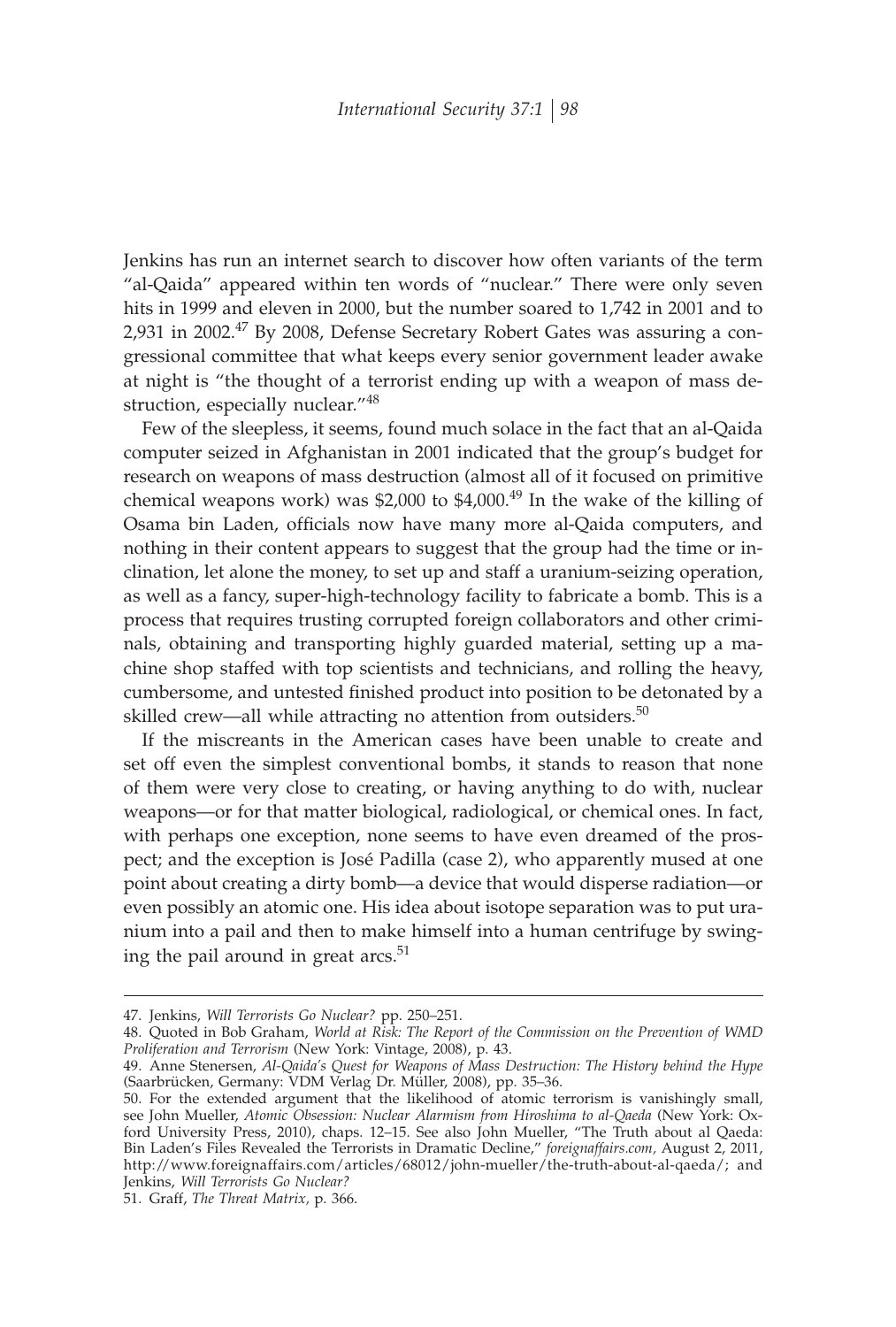Even if a weapon were made abroad and then brought into the United States, its detonation would require individuals in-country with the capacity to receive and handle the complicated weapons and then to set them off. Thus far, the talent pool appears, to put mildly, very thin.

There is delusion, as well, in the legal expansion of the concept of "weapons of mass destruction." The concept had once been taken as a synonym for nuclear weapons or was meant to include nuclear weapons as well as weapons yet to be developed that might have similar destructive capacity. After the Cold War, it was expanded to embrace chemical, biological, and radiological weapons even though those weapons for the most part are incapable of committing destruction that could reasonably be considered "massive," particularly in comparison with nuclear ones.<sup>52</sup> And as explicitly rendered into U.S. law, the term was extended even further to include bombs of any kind, grenades, and mines; rockets having a propellant charge of more than four ounces; missiles having an explosive or incendiary charge of more than onequarter ounce; and projectile-spewing weapons that have a barrel with a bore more than a half inch in diameter.<sup>53</sup> It turns out then that the "shot heard round the world" by revolutionary war muskets was the firing of a WMD, that Francis Scott Key was exultantly, if innocently, witnessing a WMD attack in 1814; and that Iraq was full of WMD when the United States invaded in 2003 and still is, just like virtually every other country in the world.

After September 11, the delusional—or at least preposterous—expanded definition of WMD has been routinely applied in the United States. Many of those arrested for terrorism have been charged with planning to use "weapons of mass destruction" even though they were working, at most, on small explosives or contemplating planting a hand grenade in a trash bin.

Delusion is also present in the commonly held belief that terrorists target the United States because they oppose its values. Almost none of the actual or would-be terrorists in the cases in table 1, however, had any problem with American society even though many (but certainly not all) were misfits, suffered from personal identity crises, were friendless, came from broken

<sup>52.</sup> On this issue, see Mueller, *Atomic Obsession,* pp. 11–13.

<sup>53.</sup> On the history of WMD and for data on use of the term, see W. Seth Carus, "Defining 'Weapons of Mass Destruction,'" Occasional Paper, No. 42006 (Washington, D.C.: National Defense University Press, Center for the Study of Weapons of Mass Destruction, 2006). See also John Mueller and Karl Mueller, "The Rockets' Red Glare: Just What Are 'Weapons of Mass Destruction,' Anyway?" *foreignpolicy.com,* July 7, 2009, http://www.foreignpolicy.com/articles/2009/ 07/07/the\_rockets\_red\_glare/; David C. Rapoport, "Terrorists and Weapons of the Apocalypse," *National Security Studies Quarterly,* Vol. 5, No. 1 (Summer 1999), pp. 49–67; Peter Bergen, "WMD Terrorism Fears Are Overblown," CNN, December 5, 2008, http://articles.cnn.com/2008-12-05/ politics/Bergen.wmd\_1\_nuclear-weapons-chemical-weapons-mass-destruction?\_S-PM:Politics/; and Mueller, *Atomic Obsession,* pp. 11–15.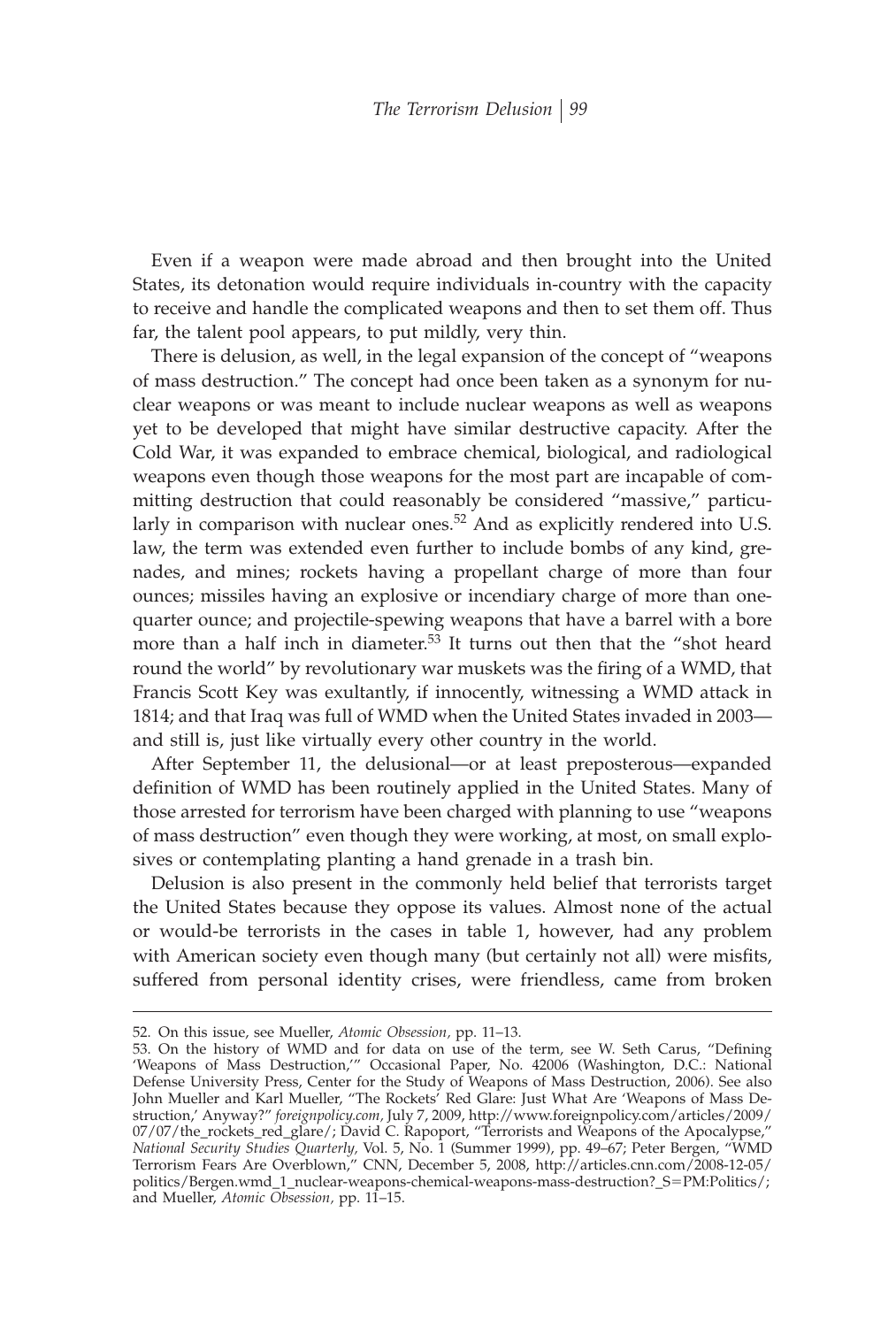homes, were often desperate for money, had difficulty holding jobs, were on drugs, were petty criminals, experienced various forms of discrimination, and were, to use a word that pops up in quite a few of the case studies and fits even more of them, "losers."

A common feature in the literature is to assess the process by which potential terrorists become "radicalized." This may not be a particularly good way to look at the phenomenon, however, because the concept tends to imply an ideological motivation to the violence.<sup>54</sup> In almost all of the cases in table 1, the overwhelming driving force did not stem particularly from ideology, but rather from a simmering, and more commonly boiling, outrage at U.S. foreign policy—the wars in Iraq and Afghanistan, in particular, and the country's support for Israel in the Palestinian conflict. Religion was a key part of the consideration for most, but not because they wished to spread sharia law or to establish caliphates. Rather they wanted to protect their religion against what was commonly seen to be a concentrated war upon it in the Middle East by the U.S. government and military.<sup>55</sup> (None seems to remember, or perhaps in many cases ever knew, that the United States strongly favored the Muslim side in Bosnia and in Kosovo in the 1990s, as well as, of course, in the Afghan war against the Soviet Union in the 1980s.) As a result, military installations within the United States were fairly common targets—though not very good ones if one is seeking to do maximum damage and inflict maximum shock. It is at military bases and recruitment centers that 14 of the 16 deaths caused by Islamist extremists since September 11 were inflicted—and only one of the victims was a civilian (cases 26 and 32). $56$ 

In addition to the would-be terrorists in table 1 who focused on targets

<sup>54.</sup> See also Mark Sedgwick, "The Concept of Radicalization as a Source of Confusion, *Terrorism and Political Violence,* Vol. 22, No. 4 (2010), pp. 479–494; and Brooks, "Muslim 'Homegrown' Terrorism in the United States," pp. 12–14.

<sup>55.</sup> See also Robert A. Pape and James K. Feldman, *Cutting the Fuse: The Explosion of Global Suicide Terrorism and How to Stop It* (Chicago: University of Chicago Press, 2010), pp. 76–79; Stephen M. Walt, "Why They Hate Us (II): How Many Muslims Has the U.S. Killed in the Past 30 Years?" *Stephen M. Walt: A Realist in an Ideological Age, Foreign Policy,* blog, November 30, 2009, http:// walt.foreignpolicy.com; Peter Bergen, "Five Myths about Osama bin Laden," *Washington Post,* May 6, 2011, http://www.washingtonpost.com/opinions/five-myths-about-osama-bin-laden/ 2011/05/05/AFkG1rAG\_story.html; James Fallows, *Blind into Baghdad: America's War in Iraq* (New York: Vintage, 2006), p. 142; Daniel L. Byman, "Al-Qaeda as an Adversary: Do We Understand Our Enemy?" *World Politics,* Vol. 56, No. 1 (October 2003), pp. 143–148; and John J. Mearsheimer, "Imperial by Design," *National Interest,* January/February 2011, p. 24. Although the tiny number of people plotting terrorist attacks in the United States display passionate hostility to U.S. foreign policy, there is, of course, a far greater number of people who share much of the same hostility, but are in no sense inspired to commit terrorism to express their deeply held views. On this issue, see also Brooks, "Muslim 'Homegrown' Terrorism in the United States," p. 14. Marc Sageman has provided an arresting comparison with Jewish youths who felt called upon to go abroad to fight for besieged Israel in wars in 1948, 1967, and 1973. Sageman, *Leaderless Jihad,* pp. 74–75. 56. See Brooks, "Muslim 'Homegrown' Terrorism in the United States," p. 38.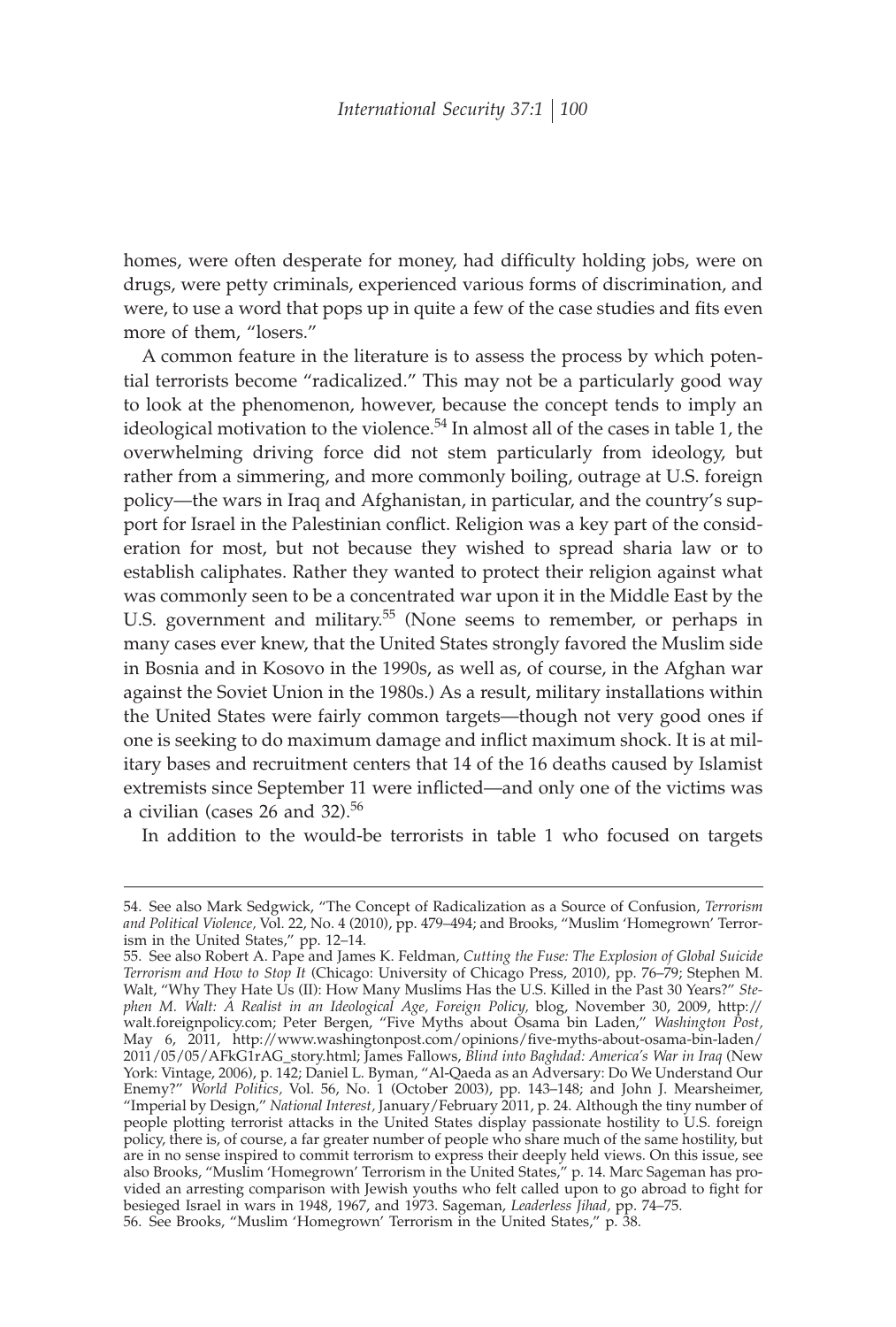within the United States, others have sought to fight against U.S. interests abroad—to join the insurgencies in Iraq and Afghanistan or to defend Somalia against Ethiopian invaders. Hostility to U.S. foreign policy is obviously the primary motivator for these individuals.

Although the thousands upon thousands of al-Qaida operatives once thought to be flourishing in the United States were never found, there have been efforts to make that delusion more fully fit reality. The quest has impelled an expansion of the policing and domestic intelligence apparatus so massive that no one really has a full grasp of its extent.<sup>57</sup> As part of the process, the public has been asked to send in terrorism tips to the point where, within a few years after 2001, the New York Police Department was receiving tens of thousands each year on its trademarked "If You See Something, Say Something" hotline. None, however, had led to terrorism arrest.<sup>58</sup> This experience could be taken to suggest that the tipster campaign has been something of a failure. Or it could suggest that there might not be all that much to be found. By definition, however, delusion cannot be undermined by repeated inadequacy or disconfirmation. Thus, although the government receives more than 5,000 "threats" a day, the admonition from FBI Director Mueller has remained: "No counterterrorism lead goes uncovered." Under that strict order, huge amounts of money are being expended on what some in the FBI call "ghost chasing."<sup>59</sup> Meanwhile, New York continues to spend \$2 million to \$3 million annually (much of it coming from grants from the federal government) to publicize its hotline.<sup>60</sup> And, in one of her early public announcements after becoming secretary of homeland security in 2009, Janet Napolitano indicated that she wanted to inspire even more participation by the public in the quest to ferret out terrorists.<sup>61</sup>

Another approach to the problem of the near dearth of domestic terrorists is to create them—to make, in a sense, the invisible visible—and the police seem increasingly to be getting better at this enterprise.<sup>62</sup> In the last few years, police operatives embedded in terrorist plots in the United States have considerably

<sup>57.</sup> See, in particular, Dana Priest and William M. Arkin, *Top Secret America: The Rise of the New American Security State* (New York: Little, Brown, 2011).

<sup>58.</sup> William Neuman, "In Response to M.T.A.'s 'Say Something' Ads, a Glimpse of Modern Fears," *New York Times,* January 7, 2008.

<sup>59.</sup> Graff, *The Threat Matrix,* 398–399, 579.

<sup>60.</sup> Manny Fernandez, "A Phrase for Safety after 9/11 Goes Global," *New York Times,* May 10, 2010. See also John Mueller, "Terror Tipsters," *Skeptics* blog, *National Interest,* January 24, 2012, http://www.nationalinterest.org/blog/the-skeptics/.

<sup>61.</sup> Spencer S. Hsu, "Security Chief Urges 'Collective Fight' against Terrorism," *Washington Post,* July 29, 2009.

<sup>62.</sup> See also Brooks, "Muslim 'Homegrown' Terrorism in the United States," pp. 18–20; Schneier, "Portrait of the Modern Terrorist as an Idiot"; and Trevor Aaronson, "The Informants," *Mother Jones,* October 2011, pp. 30–43.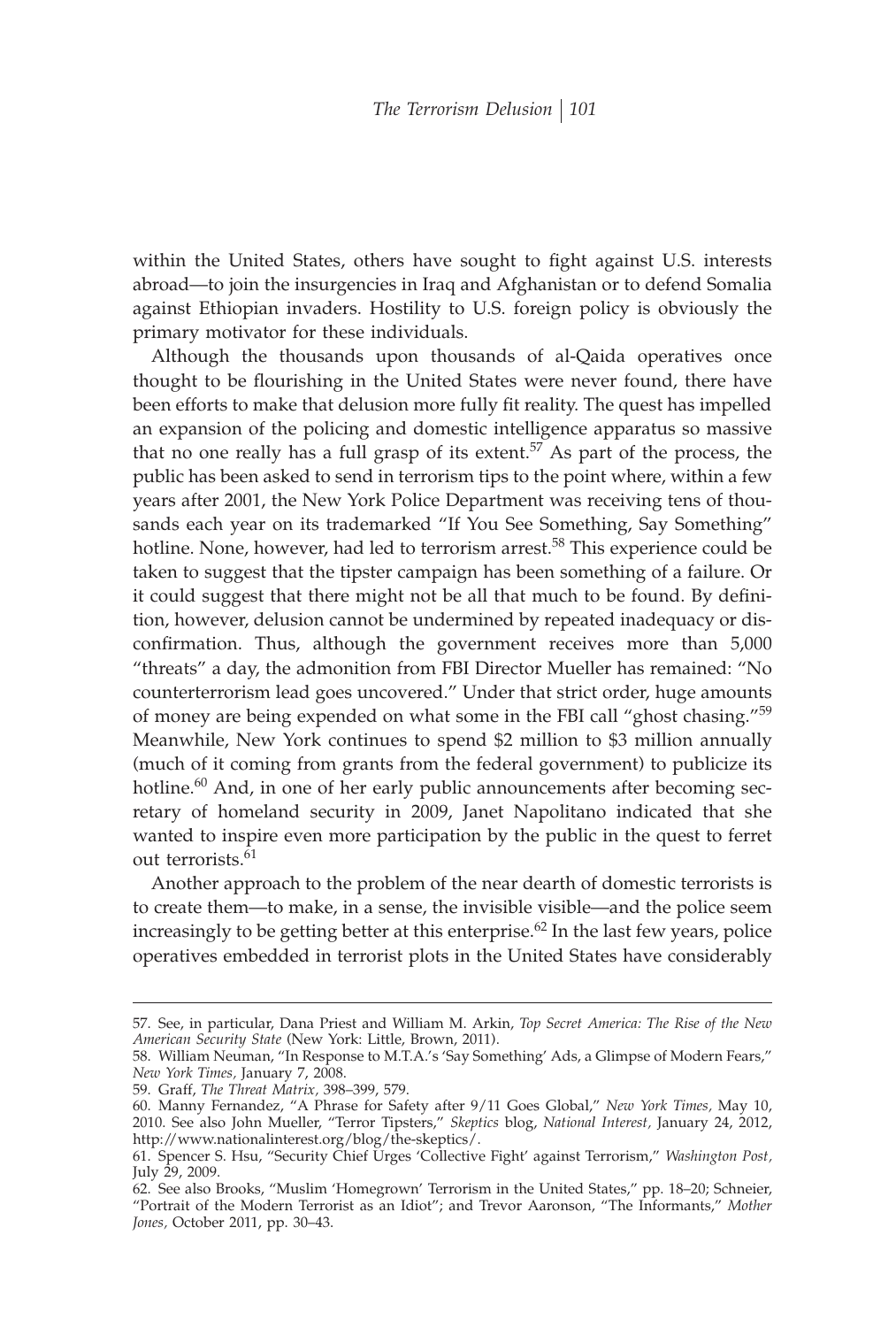outnumbered actual would-be terrorists, and, at least in some cases, there seems to be a condition of dueling delusions: a Muslim hothead has delusions about changing the world by blowing something up, and the authorities have delusions that he might actually be able to overcome his patent inadequacies to do so.

The process involves linking the hothead up with a police or an FBI operative who stokes delusions and eventually supplies the hothead with bogus weapons. When the hothead takes possession of weaponry he would never have been able to put together on his own, or, more commonly of late, plants it near his target and then presses a phony detonator button, he is arrested (see, in particular, cases 21, 22, 25, 29, 30, 38, 40, 42, 44, 46, 49, 50).

The self-interested efforts of the police operatives clearly have had a seductive effect in some cases, and often the process seems to be one in which an able con man is set among the gullible—not unlike the situation in the emperor's court.<sup>63</sup> Interestingly, the operative often seems to have been considerably older than the informed-upon, and there is frequently a pattern in which a police operative becomes something of a father-like figure to young, insecure men, many of whom grew up mostly without one.<sup>64</sup> Operatives and informants have been crucial to the development and detection of twenty-four of the fifty plots—those identified as case type 3 in table 1.

Left to their own devices, some of the gulled would-be terrorists—often hate-filled but generally pretty lost and incompetent—might eventually have done something violent on their own. It seems likely, however, that most (as in cases 3, 10, 11, 12, 14, 16, 19, 21, 22, 23, 25, 29, 30, 35, 37, 38, 39, 40, 41, 42, 44, 46, 48, 49, 50) would never have become operationally engaged in plotting terrorist attcks without the creative, elaborate, and costly sting efforts of the police. $65$ And, given their natural incapacities, even those who did attempt to inflict violence on their own were likely either to fail in their efforts or to commit destruction of quite limited scope.

# *Calculating the Costs of the Counterterrorism Delusion*

Delusion is a quality that is difficult to quantify. Nevertheless, there may be a way to get a sense of its dimensions—or at least of its cost consequences.

<sup>63.</sup> On the easing of restrictions on domestic intelligence-gathering that occurred in late 2008 and made such operations easier and more frequent, see Brooks, "Muslim 'Homegrown' Terrorism in the United States," p. 17; and Charlie Savage, "F.B.I. Casts Wide Net under Relaxed Rules for Terror Inquiries, Data Show," *New York Times,* March 26, 2011.

<sup>64.</sup> On this process in a different context, see Sageman, *Leaderless Jihad,* p. 79.

<sup>65.</sup> In imposing the minimum sentence allowed by law (twenty-five years) on those convicted in the Bronx synagogues plot (case 25), the judge, while acknowledging that the men were "prepared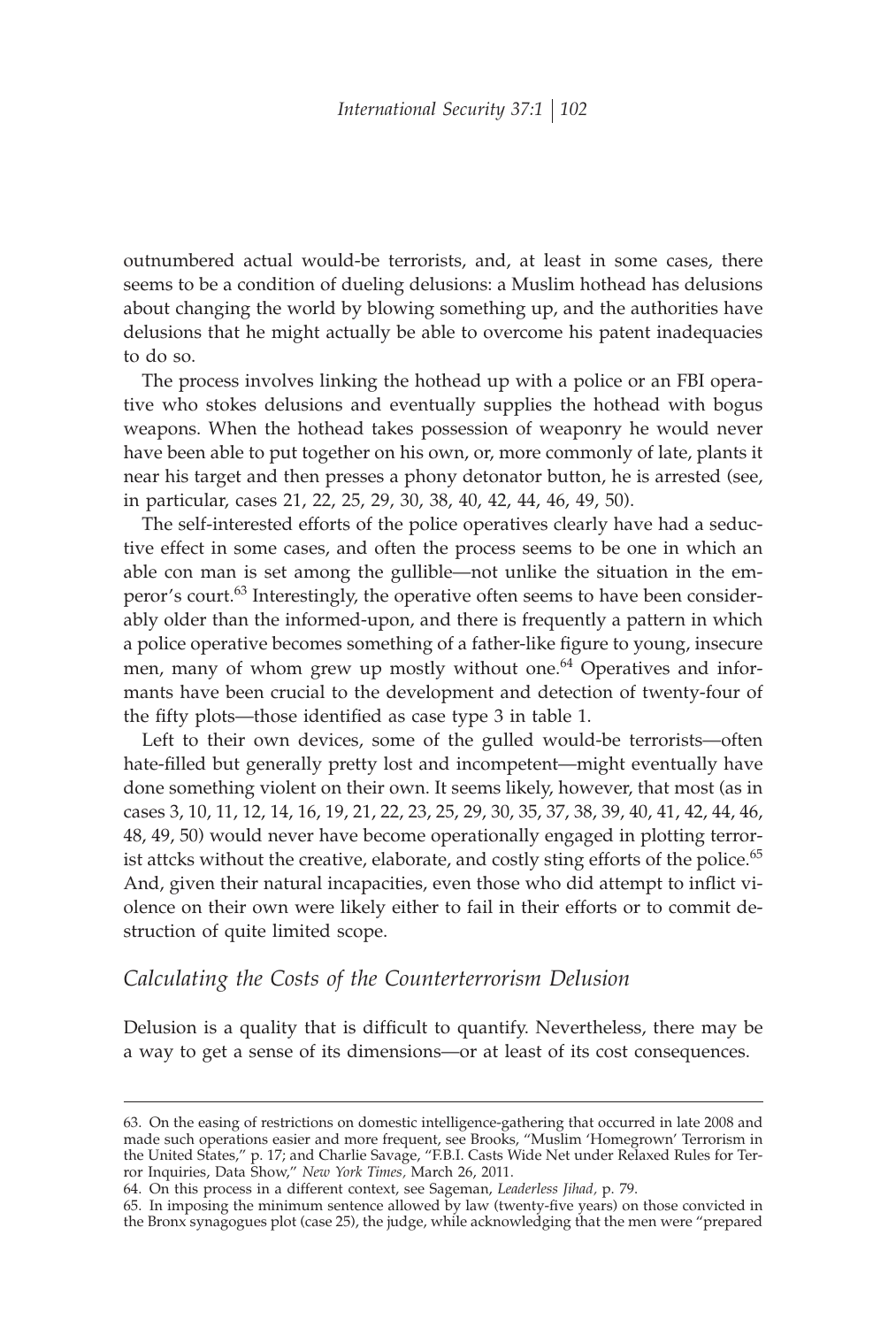We have argued that terrorism is a limited problem with limited consequences and that the reaction to it has been excessive, and even delusional. Some degree of effort to deal with the terrorism hazard is, however, certainly appropriate—and is decidedly not delusional. The issue then is a quantitative one: At what point does a reaction to a threat that is real become excessive or even delusional?

At present rates, as noted earlier, an American's chance of being killed by terrorism is one in 3.5 million in a given year. This calculation is based on history (but one that includes the September 11 attacks in the count), and things could, of course, become worse in the future. The analysis here, however, suggests that terrorists are not really all that capable, that terrorism tends to be a counterproductive exercise, and that September 11 is increasingly standing out as an aberration, not a harbinger. Moreover, it has essentially become officially accepted that the likelihood of a large-scale organized attack such as September 11 has declined and that the terrorist attacks to fear most are ones that are small scale and disorganized.<sup>66</sup> Attacks such as these can inflict painful losses, of course, but they are quite limited in their effect and, even if they do occur, they would not change the fatality risk for the American population very much.

The key question, then, is not "Are we safer?" but rather one posed shortly after September 11 by risk analyst Howard Kunreuther, "How much should we be willing to pay for a small reduction in probabilities that are already extremely low?"<sup>67</sup> That such questions are not asked, and that standard considerations of acceptable risk are never broached, suggests denial at best and delusion at worst.

Since September 11, expenditures in the United States on domestic homeland security alone—that is, excluding overseas expenditures such as those on the wars in Iraq and Afghanistan—have expanded by more than \$1 trillion.<sup>68</sup> According to a careful assessment by a committee of the National Academy of

to do real violence," also noted that they were "utterly inept" and on a "fantasy terror operation" and that "only the government could have made a 'terrorist'" out of the plot's leader, "whose buffoonery is positively Shakespearean in its scope." Quoted in Benjamin Weiser, "3 Men Draw 25-Year Terms in Synagogue Bomb Plot," *New York Times,* June 29, 2011. She also said, "I believe beyond a shadow of a doubt that there would have been no crime here except the government instigated it, planned it and brought it to fruition," adding, however, "that does not mean there is no crime." Quoted in Peter Finn, "Documents Provide Rare Insight into FBI's Terrorism Stings," *Washington Post,* April 13, 2012.

<sup>66.</sup> Richard A. Serrano, "U.S. Faces 'Heightened' Threat Level," *Los Angeles Times,* February 10, 2011.

<sup>67.</sup> Howard Kunreuther, "Risk Analysis and Risk Management in an Uncertain World," *Risk Analysis,* Vol. 22, No. 4 (August 2002), pp. 662–663. See also John Mueller, "Some Reflections on What, If Anything, 'Are We Safer?' Might Mean," *Cato Unbound,* September 11, 2006, http://www.catounbound.org; and Brooks, "Muslim 'Homegrown' Terrorism in the United States," p. 43. 68. Mueller and Stewart, *Terror, Security, and Money,* pp. 1–3.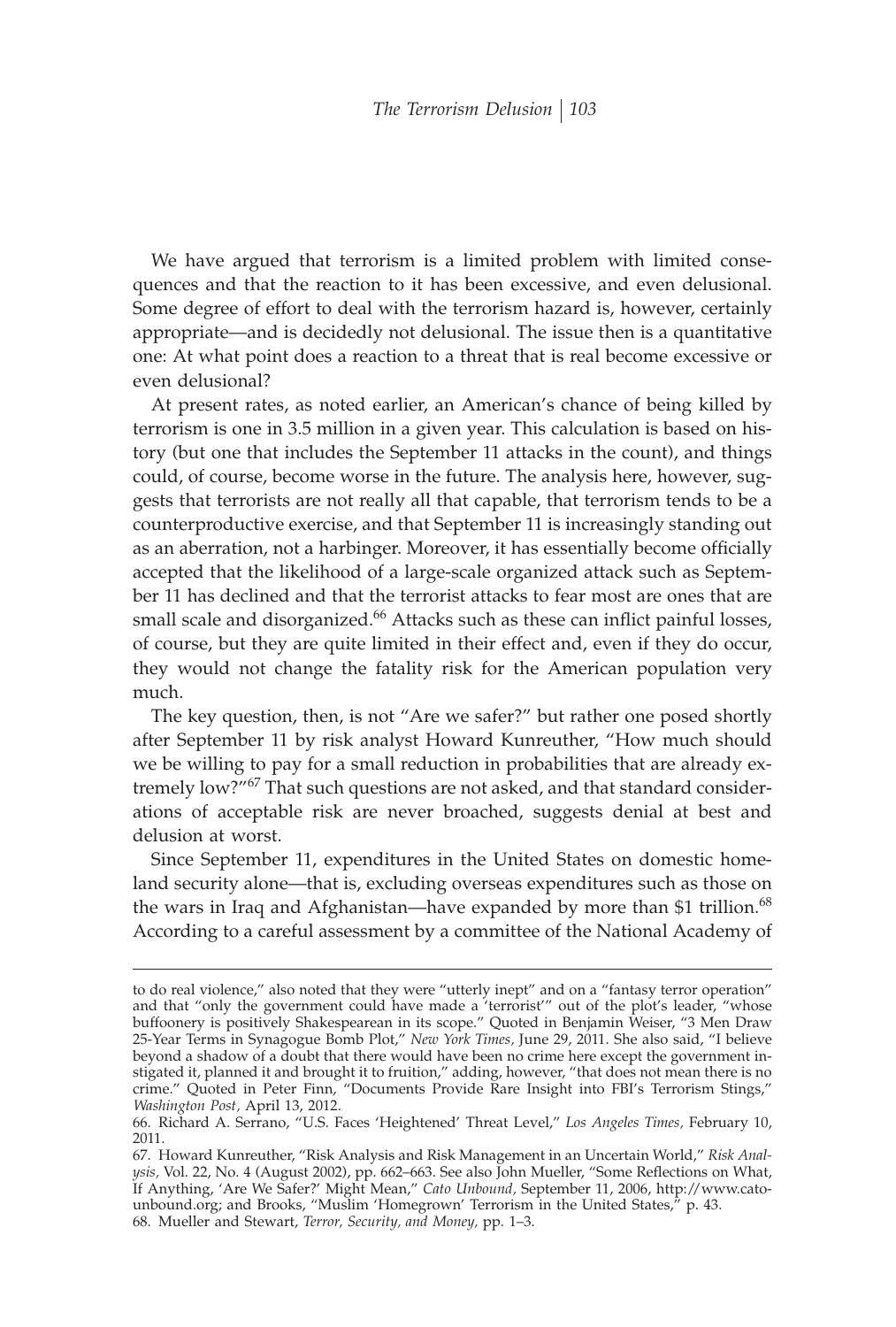Sciences in a 2010 report, these massive funds have been expended without any serious analysis of the sort routinely carried out by DHS for natural hazards such as floods and hurricanes. The committee could not find "any DHS risk analysis capabilities and methods" adequate for supporting the decisions made, noted that "little effective attention" was paid to "fundamental" issues, was (with one exception) never shown "any document" that could explain "exactly how the risk analyses are conducted," and looked over reports in which it was not clear "what problem is being addressed."<sup>69</sup>

Similar conclusions emerged from a study focusing on intelligence spending by Dana Priest and William Arkin. They calculate that it has increased by 250 percent since September 11 "without anyone in government seriously trying to figure out where the overlaps and waste were"—an apt description of a delusionary process. After receiving a "steady diet of vague but terrifying information from national security officials," they continue, American taxpayers "have shelled out hundreds of billions of dollars to turn the machine of government over to defeating terrorism without ever really questioning what they were getting for their money. And even if they did want an answer to that question, they would not be given one, both because those same officials have decided it would gravely harm national security to share such classified information—and because the officials themselves don't actually know. $"^{70}$ 

The extent of the overspending on domestic homeland security can be assessed, and the cost consequences of the counterterrorism delusion can be measured, by applying standard cost-benefit and risk-analytic procedures of the sort called for by the National Academy of Sciences committee, procedures that have been codified in international conventions.<sup>71</sup> Under this approach, the benefit of a security measure tallies the gains—the improvement in the security situation—generated by a security measure. It is a function of three elements:

(probability of a successful attack)  $\times$  (losses sustained in the successful attack)  $\times$  (reduction in risk generated by the security measure).

<sup>69.</sup> National Research Council of the National Academies, *Review of the Department of Homeland Security's Approach to Risk Analysis* (Washington, D.C.: National Academies Press, 2010). The report also notes that DHS risk assessment for natural hazards is "near state of the art," is "based on extensive data," has been "validated empirically," and appears "well suited to near-term decision needs." As far as we can determine, this report received no media attention whatever when it was released.

<sup>70.</sup> Priest and Arkin, *Top Secret America,* pp. xviii–xix, 103.

<sup>71.</sup> For a much more extensive application and discussion of this approach, see Mueller and Stew-

art, *Terror, Security, and Money.*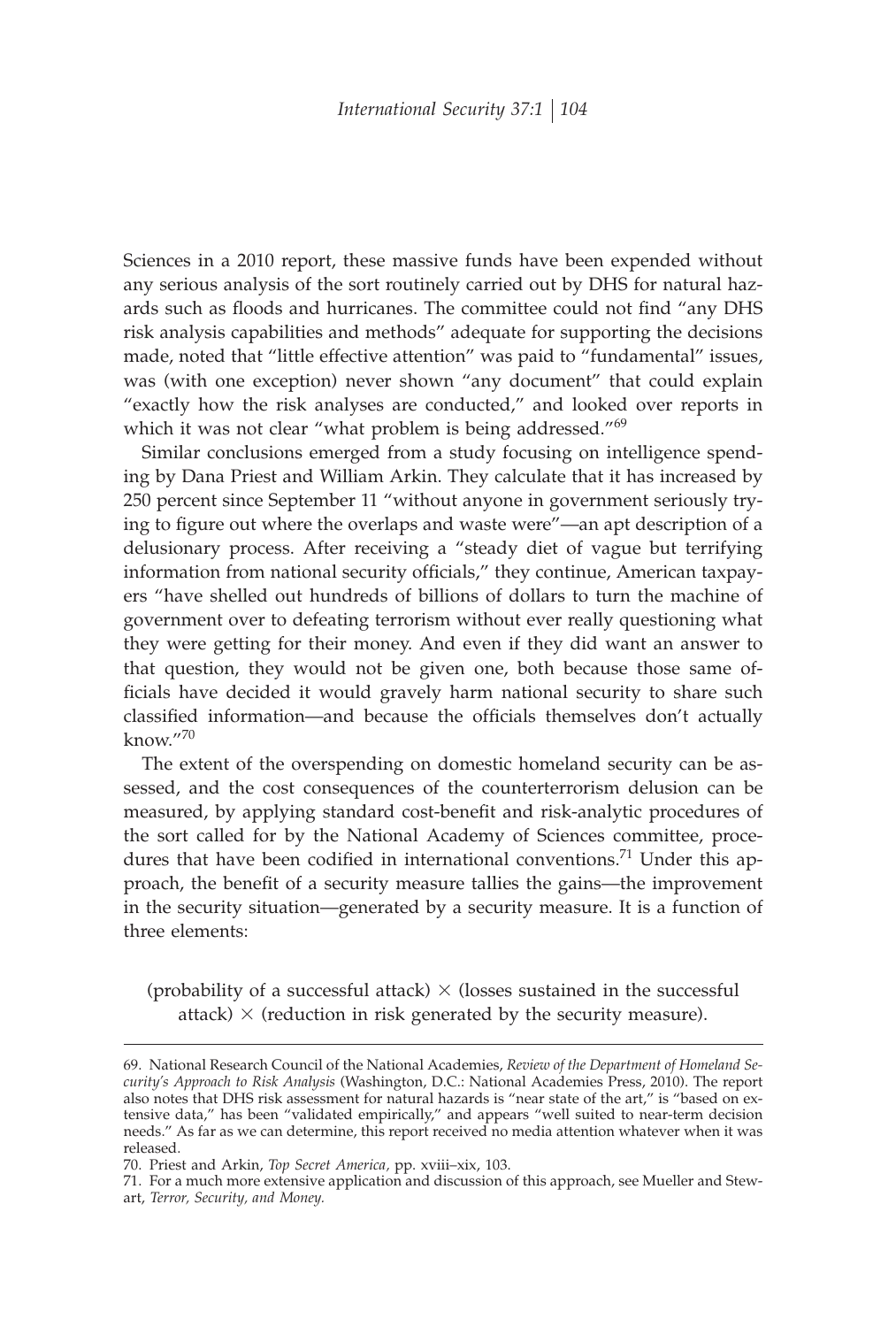The probability of a successful attack is the likelihood that a successful terrorist attack will take place if the security measure were not in place. The losses sustained in the successful attack include the fatalities and other damage—both direct and indirect—that will accrue as a result of a successful terrorist attack, taking into account the value and vulnerability of potential targets, as well as any psychological and political effects. The reduction in risk generated by the security measure is the degree to which the security measure foils, deters, disrupts, or protects against the attack.

This benefit, a multiplicative composite of three considerations, is then compared to the costs of providing the risk-reducing security necessary to attain the benefit. If the benefit of a security measure outweighs its costs, it is deemed to be cost effective.

The interaction of these variables can be seen in an example. Suppose there is a dangerous curve on a road that results in an accident once every five years, as cars occasionally overshoot the curve and plummet down a hill. The probability of an accident each year under present conditions would be 20 percent (or 0.20). Suppose further that the accident results in one death, several injuries, and the totaling of a car, as well as some property damage. If the value of the life is taken to be, say, \$4.5 million, the total losses from the accident might sum to \$5 million.

Measures are then taken to reduce this risk. These could be ones that lower the probability of an accident by, for example, erecting warning signs, or they could be ones that reduce the losses sustained in the accident by, for example, installing a barrier so that cars that overshoot the curve are prevented from toppling down the hill. Suppose further that such measures result in a yearly reduction of risk of 50 percent (or 0.50). The benefit of the safety measures, applying the previous equation to this example, would then be

 $0.20 \times $5$  million  $\times 0.50$ , or \$500,000.

One would then need to compare this with the cost of the risk reduction measures. If their cost, all things considered, is less than \$500,000 per year, the benefits would outweigh the costs, and the measures would be deemed cost effective.

This same approach can be used in a "break-even analysis" to calculate, in the case of terrorism, how many otherwise successful attacks would have to take place to justify the increase since September 11 in domestic expenditures on risk-reducing security measures. To do this, we think of the "benefit" as the cost of the security measure. The equation then becomes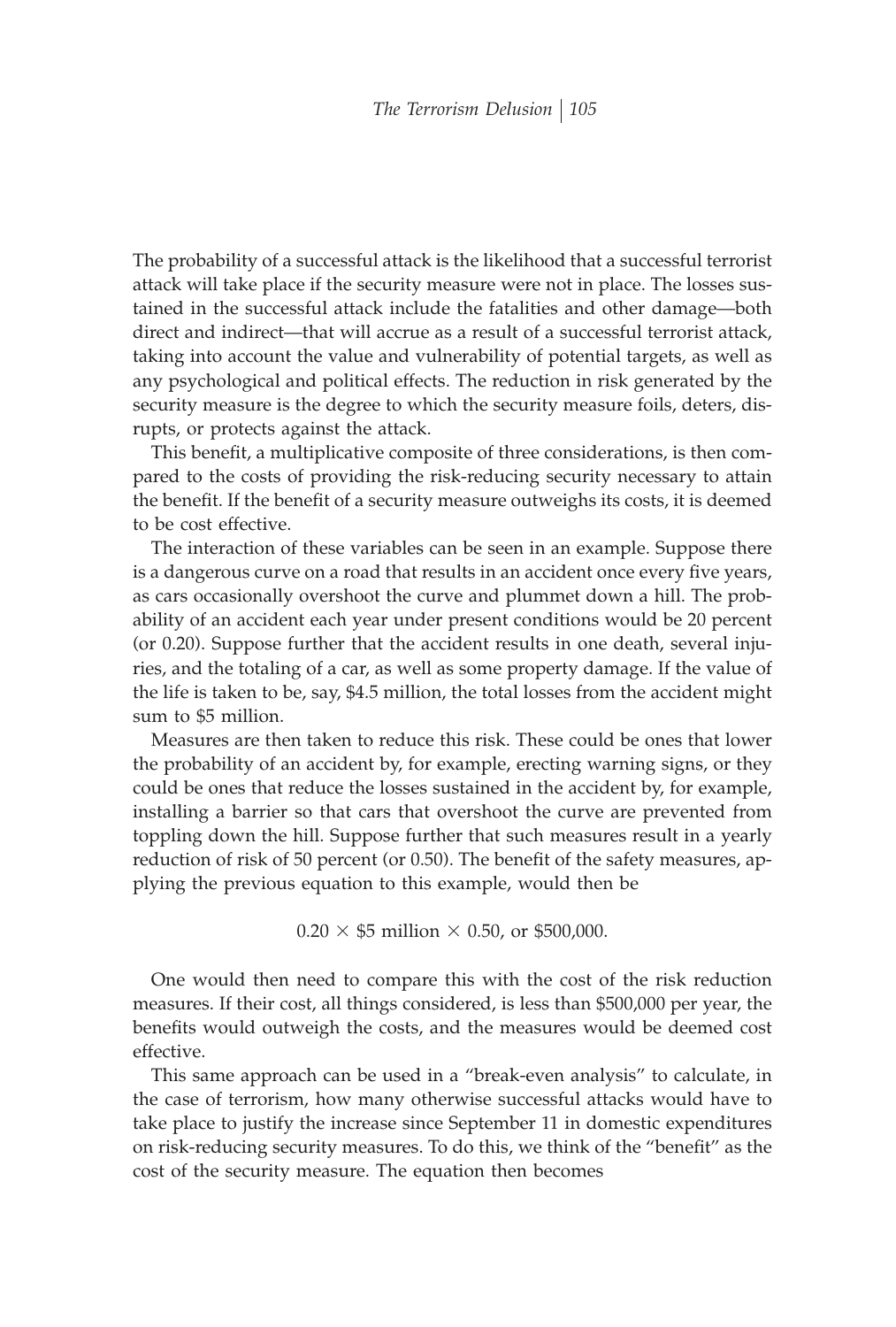(cost of the security measure) = (probability of a successful attack)  $\times$ (losses sustained in the successful attack)  $\times$ (reduction in risk generated by the security measures),

which is then manipulated for break-even purposes to be

 $(probability of a successful attack) = (cost of the security measure) /$ [(losses sustained in the successful attack)  $\times$ (reduction in risk generated by the security measures)].

We apply several estimates and assumptions. First, we include in our cost measure only enhanced local, state, and federal security expenditures and enhanced intelligence costs since September 11 (totaling \$75 billion per year), leaving out many other expenditures including those incurred by the private sector, opportunity costs, and costs abroad such as those attending the terrorrelated wars in Iraq and Afghanistan. Second, we deal with the consequences of a rather large attack something similar to, or probably somewhat larger than, the car bomb attempt in Times Square in 2010, one exacting \$500 million in damage (the vast majority of terrorist attacks inflict far less damage). Third, we assume that security measures in place before September 11 continue and that these, combined with the extra public vigilance induced by September 11, reduce the likelihood of a successful terrorist attack or reduce the losses sustained in such an attack by 50 percent.<sup>72</sup> And fourth, we assume that the enhanced security expenditures since September 11 have successfully reduced the likelihood of a successful terrorist attack or have reduced the losses sustained in such an attack by a further 45 percent, leading to an overall risk reduction of 95 percent.

For an enhanced security cost of \$75 billion, losses sustained set at \$500 million, with a reduction in risk of 0.45, the yearly probability of a successful attack for the enhanced expenditures to justify their cost would need to be at least

 $$75 billion / [$500 million \times 0.45] = 333.$ 

<sup>72.</sup> This may substantially understate the risk reduction by pre–September 11 measures. Notes Michael Sheehan, "The most important work in protecting our country since 9/11 has been accomplished with the capacity that was in place when the event happened, not with any of the new capability bought since 9/11. I firmly believe that those huge budget increases have not significantly contributed to our post-9/11 security. . . . The big wins had little to do with the new programs." Sheehan, *Crush the Cell,* p. 263.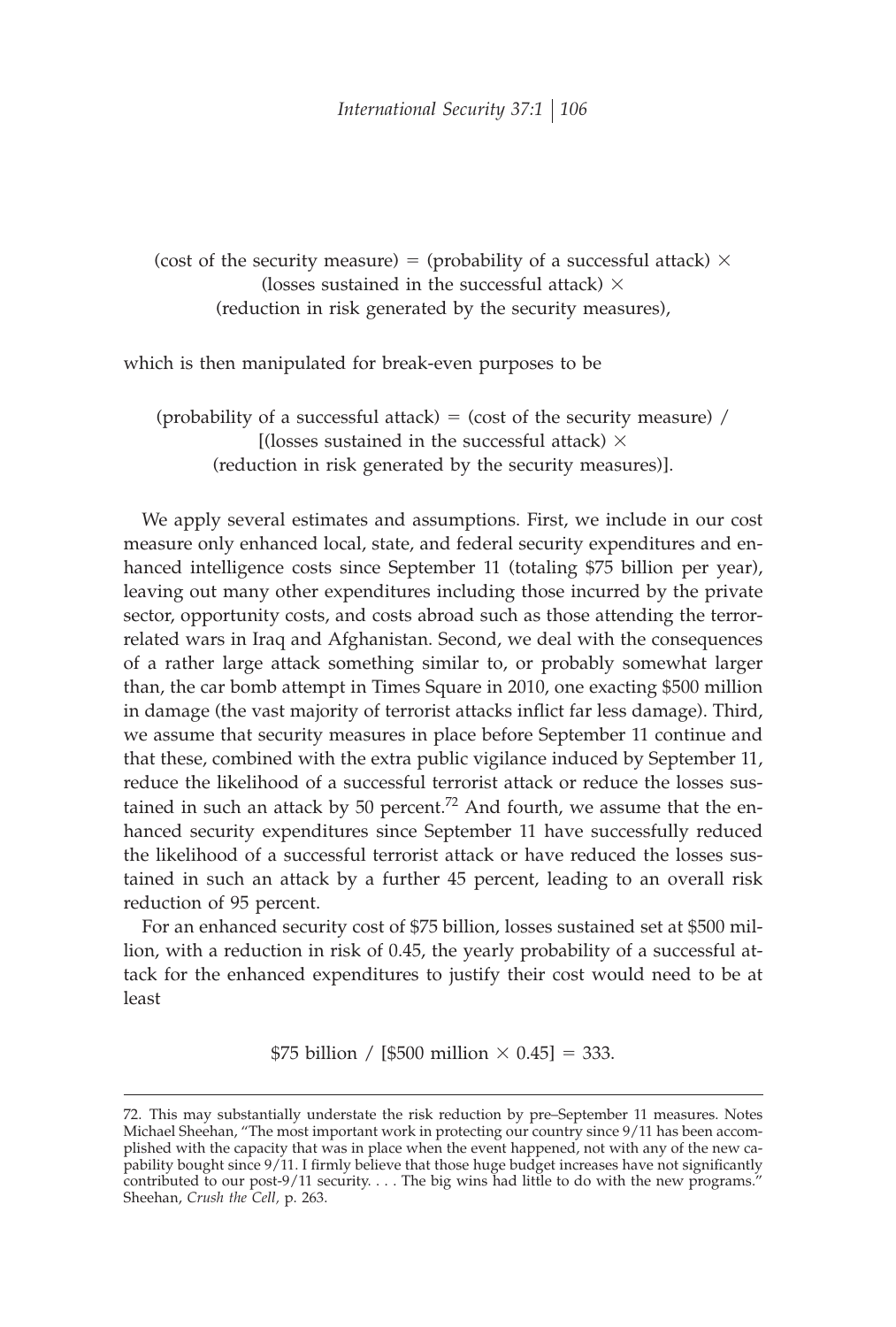That is, for enhanced U.S. domestic expenditures on homeland security to be deemed cost effective under a set of assumptions that substantially biases the consideration toward finding them cost effective, they would have had to deter, prevent, foil, or protect against 333 very large attacks that would otherwise have been successful every year. That would be about one a day. This calculation offers something of an illustrative estimate of the cost consequences of the counterterrorism delusion.<sup>73</sup>

## *Perpetual Anxiety*

If September 11 is an aberration, as it increasingly seems to be, then the experience should gradually be considered a tragic irrelevance, not one that fundamentally determines consequent activities, perceptions, planning, and expenditures. Therefore, anxieties about terrorism should be receding. Yet, as documented in figure 1, 35 to 40 percent of the American people continue since late 2001 to profess worry—even in the aftermath of the death of Osama bin Laden—that they or a family member might become a victim of terrorism. This is a startling phenomenon, and one that has a distinctly delusionary quality, given that no terrorist since 2001 has been able to detonate even the simplest of bombs in the United States, there has been no really sizable terrorist attack in the country (and the largest one that has occurred, the killing of thirteen at Fort Hood in 2009, scarcely stoked wide alarm), and an American's chance of being killed by a terrorist is, as noted earlier, about one in 3.5 million per year.

The American public has come to pay less attention to terrorism, as other concerns—the wars in the Middle East and, more lately, the economy—have dominated its responses to questions about the most important problem facing the country. However, polling trends on questions specifically about terrorism generally conform to the pattern found in figure 1. Worries about flying because of the risk of terrorism registered at the same level in 2010 as in 2002. If anything, respondents felt that the country was less safe from terrorism in 2010 than it was in 2003 or 2004. Confidence that the government could protect them from terrorism was the same in 2012 as in 2002. Moreover, estimates of the likelihood of "another terrorist attack causing large numbers of

<sup>73.</sup> These considerations focus, as noted, on the costs of domestic homeland security spending, not on those abroad. The costs may sometimes intersect, however. Because of the vagueness of the concept of "material support for terrorism," many Somali-Americans were reluctant to aid in the catastrophic famine taking place in their home country in areas partly occupied by a people officially designated as a terrorist group, resulting in a considerable human toll. Mary Beth Sheridan, "U.S. May Ease Anti-Terror Rules to Help Starving Somalis," *Washington Post,* August 2, 2011.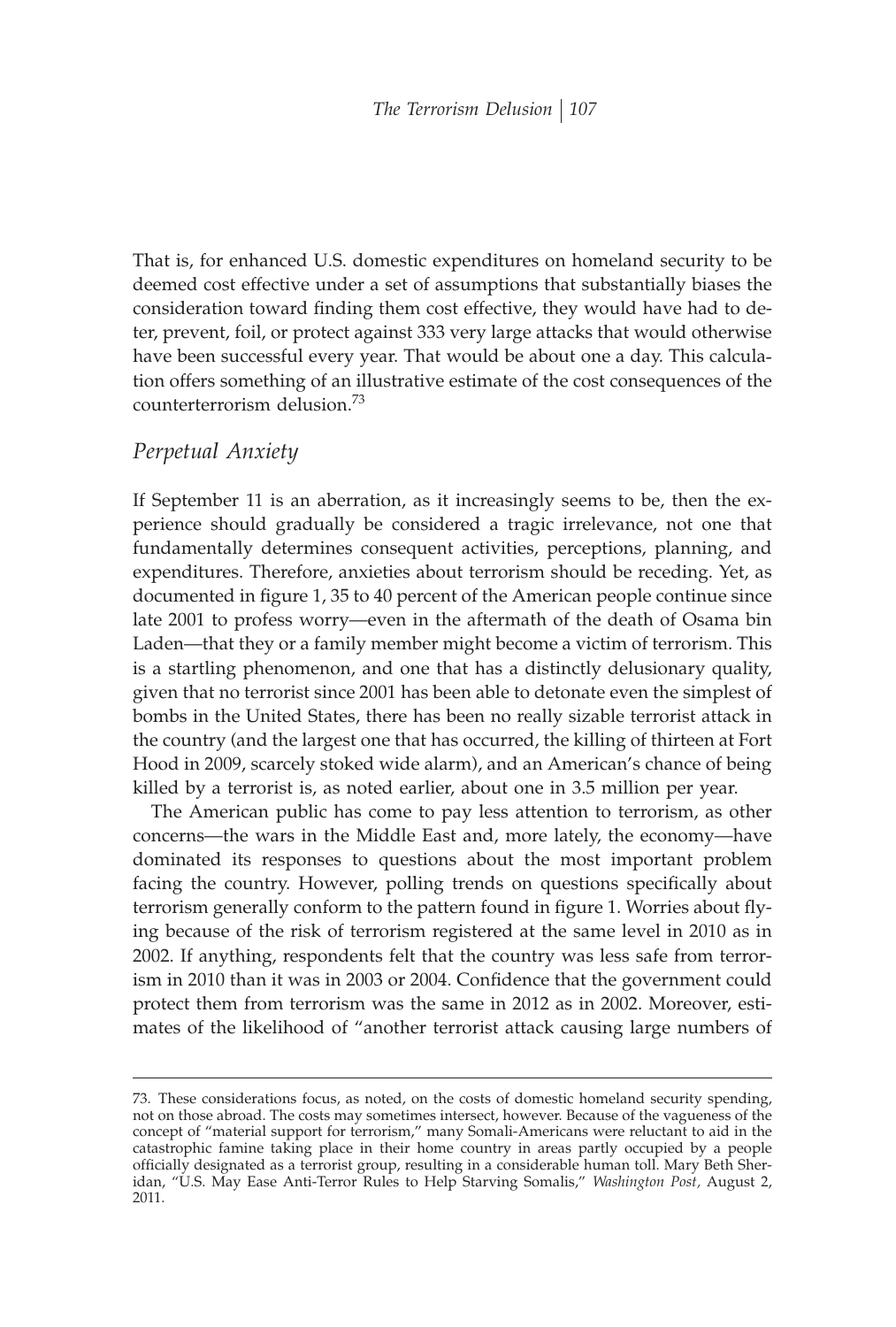

Figure 1. Worry about Becoming a Victim of Terrorism since the September 11 Attacks

How worried are you that you or someone in your family will become a victim of terrorism? Very worried, somewhat worried, not too worried, or not worried at all?

Americans to be lost" stood a few months after bin Laden's death in 2011 at essentially the same level as in 2001, with more than 70 percent of respondents deeming such a dire event to be very or somewhat likely, and the same held for a question about which side was winning the war against terrorism.<sup>74</sup>

These persistent anxieties stem in part from the peculiar trauma of the September 11 attacks themselves and, similar to those generated by Pearl Harbor, they have proven to have had a lasting impact on perceptions.<sup>75</sup> Reinforcing the unease may be the anthrax letter attacks that followed shortly after September 11and perhaps also an airliner crash (unrelated to terrorism) in New York on November 12 and the failed effort of the shoe bomber (case 1) on December 22. Anxiety may also derive from the perception that, unlike terrorists who seem mainly out to draw attention to their cause (in Brian Jenkins's

SOURCES: "Terrorism in the United States," *gallup.com,* May 5, 2012; and *pollingreport.com.*

<sup>74.</sup> Poll trends are posted at http://polisci.osu.edu/faculty/jmueller/terrorpolls.pdf.

<sup>75.</sup> There may also be parallels with Pearl Harbor in that the attack proved to be an aberration. As H.P. Willmott notes, "[N]ot a single operation planned after the start of the war [by the Japanese] met with success." Willmott, *Empires in the Balance: Japanese and Pacific Allied Strategies to April 1942* (Annapolis: Naval Institute Press, 1982), p. 91. See also John Mueller, "Pearl Harbor: Military Inconvenience, Political Disaster," *International Security,* Vol. 16, No. 3 (Winter 1991/92), pp. 172–203.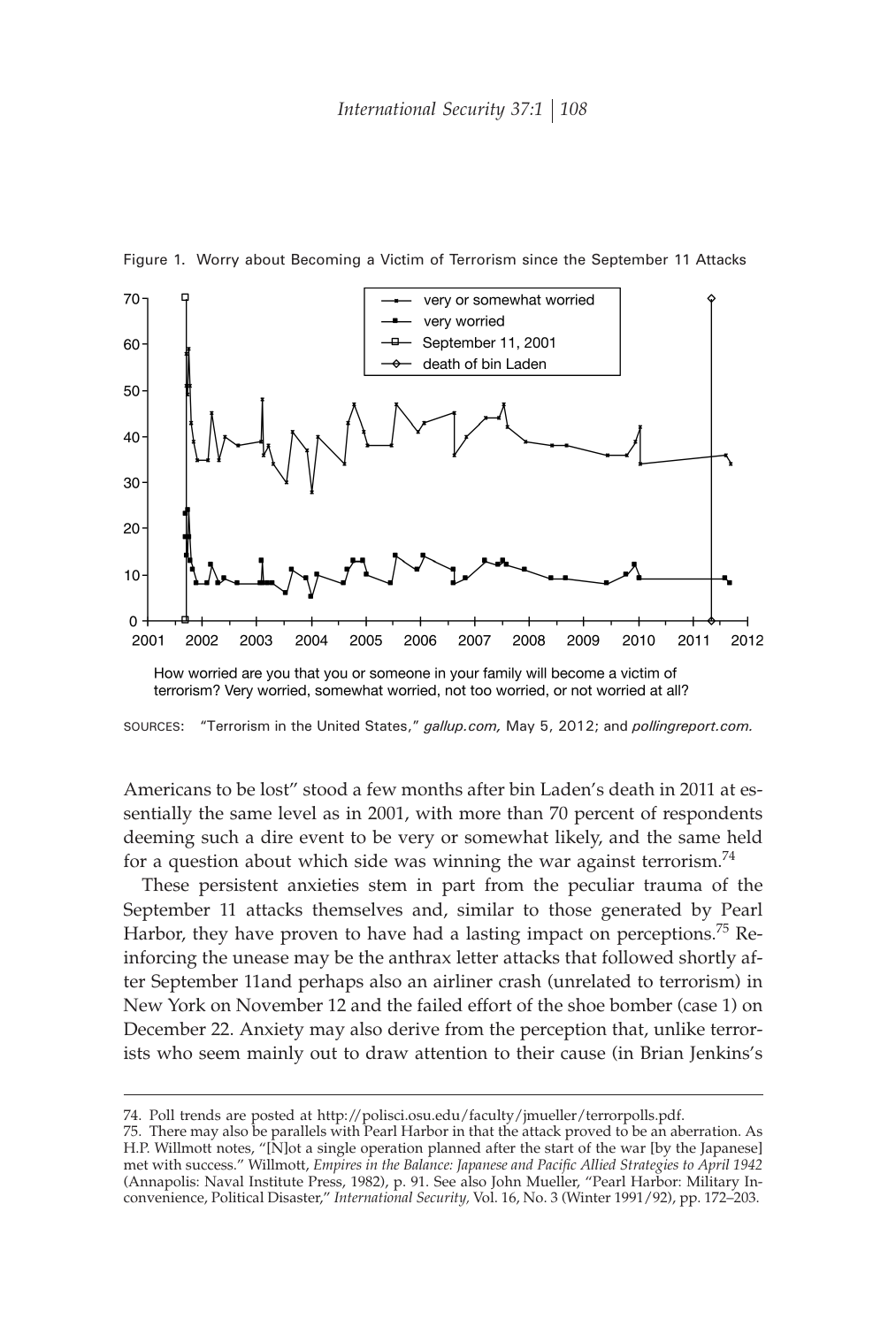assessments, only 72 people perished in the hundreds of bombings of the 1970s, Muslim extremist terrorists seem to be out to kill as many people as possible. Fear has been notably maintained as well by the popularity and the often knee-jerk acceptance of the highly questionable, if not precisely delusional, notion that terrorists will eventually (or even soon) acquire weapons that can kill in massive numbers and then detonate them in an American city.

In addition, U.S. government officials have maintained their ability to stoke fear. Even as it was announced by counterterrorism officials in 2010 that the "likelihood of a large-scale organized attack" has been reduced, DHS Secretary Napolitano was explaining that this means that al-Qaida franchises are now able "to innovate on their own" (presumably developing small-scale disorganized attacks), with the result that the threat "in some ways" is now the highest it has been since September 11. A senior Obama administration analyst implies that the situation is as bad as ever: "[Al-Qaida] lacks the ability to plan, organize and execute complex, catastrophic attacks, but the threat persists."<sup>76</sup> In addition, officials have also shifted their focus to "homegrown" terrorism with some success, even though this reflects not so much the rise of local would-be terrorists as the abandonment, or the discrediting, of the notion that large numbers of non-homegrown terrorists are abroad in the land.

Moreover, foiled plots can seem, or be made to seem, scarier than successful ones because the emphasis is on what the terrorist plotters hoped to do or might have been able to do, not with what they were likely to do.<sup>77</sup> Thus, when terrorists in 2009 were foiled in their plot to detonate four suicide bombs on the New York subway, various experts (including the attorney general of the United States) opined that the attack, if successful, might have killed between 200 and 500 people (case 28).<sup>78</sup> This ignored the experience in July 2005 when two sets of terrorists each attempted to set off four bombs on the crowded transit system in London. The first set killed 52, while the second killed none because the bombs were ill constructed. Presumably, the London bombers could have killed more if, in the first case, the bombs had been placed differently or, in the second, if they had been constructed properly. But because the number

<sup>76.</sup> On Napolitano, see Serrano, "U.S. Faces 'Heightened' Threat Level"; on the senior official, see<br>Ignatius, "The bin Laden Plot to Kill President Obama." See also Mitchell D. Silber, "The Mutating Ignatius, "The bin Laden Plot to Kill President Obama." See also Mitchell D. Silber, "The Mutating al Qaeda Threat: Terrorists Are Adapting and Expending," *Washington Times,* December 30, 2011. For commentary on the phenomenon, see Heather Mac Donald, "The Ever-Renewing Terror Threat," *Secular Right,* February 13, 2011, http://secularright.org; Brooks, "Muslim 'Homegrown' Terrorism in the United States," pp. 43–44; and John Mueller, "Why al Qaeda May Never Die," *Skeptics* blog, May 1, 2012, http://nationalinterest.org.

<sup>77.</sup> See Schneier, "Portrait of the Modern Terrorist as an Idiot."

<sup>78.</sup> Tom Hays, "Feds: Terror Suspects' Mingling Fed NYC threat," *KIDK.com,* September 26, 2009; and "Justice Department Oversight—Part 1—Newsflash," Associated Press, April 14, 2010.